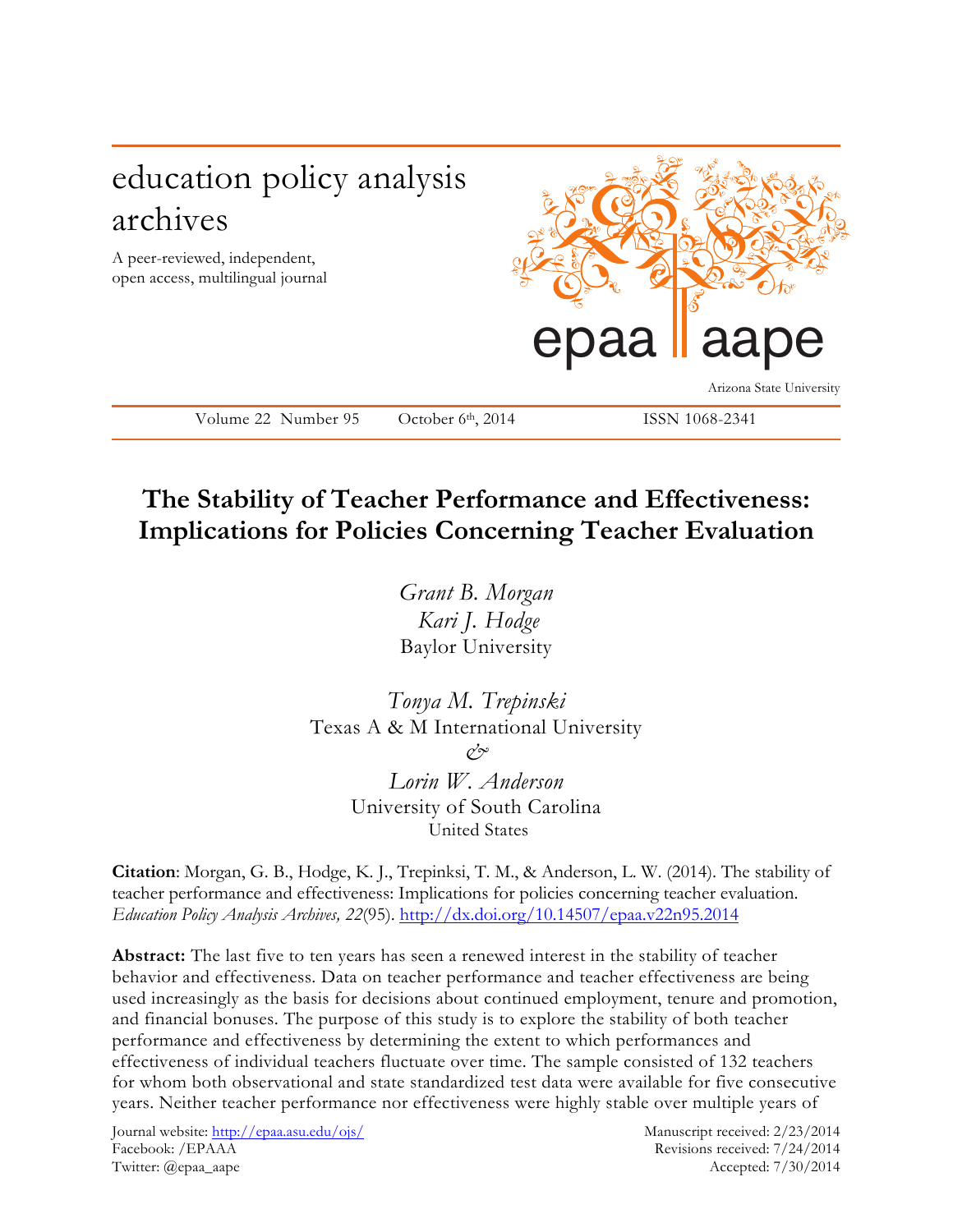the study. The observed relationship between teacher performance and teacher effectiveness was reasonably stable over time, but the magnitude of the relationship was quite small. Teacher performance was also likely to be inflated in low performing schools. We also discuss when different observed patterns may be acceptable based on the purpose for which the data are used. **Keywords**: teacher evaluation policy; effectiveness; teacher performance; teacher stability; valueadded

#### **La estabilidad del desempeño y eficacia docente: Implicaciones para las políticas de evaluación de maestros**

**Resumen**: En los últimos cinco a diez años ha visto un renovado interés en la estabilidad de la conducta y la efectividad de los maestros. Los datos sobre el desempeño de los docentes y la eficacia docente se están utilizando cada vez más como la base para las decisiones sobre el mantenimiento del empleo, la tenencia y la promoción, y los bonos financieros. El propósito de este estudio es explorar la estabilidad de rendimiento y eficacia de los docentes analizando en que medida las actuaciones y la eficacia de los profesores individuales fluctúan con el tiempo. La muestra estuvo constituida estaban disponibles datos tanto observacionales y de pruebas estandarizadas durante cinco años consecutivos. Ni el desempeño docente ni la eficacia era muy estable a lo largo de varios años de estudio. La relación observada entre el desempeño de los docentes y la efectividad del maestro era razonablemente estable en el tiempo, pero la magnitud de la relación era bastante pequeña. Es probable que el desempeño de los docentes también se halla incrementado en escuelas de bajo rendimiento. También discutimos en que medida los diferentes patrones observados pueden ser aceptables como una base confiable para los fines propuestos por esas políticas. **Palabras clave:** política de evaluación de los docentes; eficacia; desempeño de los docentes; estabilidad del profesorado; valor añadido

## **Estabilidade do desempenho e eficácia do ensino: Implicações para as políticas de avaliação de professores**

**Resumo:** Nos últimos cinco a dez anos tem visto um renovado interesse na estabilidade do comportamento e da eficácia dos professores. Os dados sobre o desempenho e eficácia dos professores são cada vez mais usados como base para a toma de decisões sobre emprego retenção, posse e promoção, e incentivos. O objetivo deste estudo é explorar a estabilidade do desempenho e eficácia de professores analisando em que medida as ações e efetividade dos professores muda ao longo do tempo. A amostra foi composta por dados de 132 professores de exames e observações obtidos por cinco anos consecutivos. Nem o desempenho e a eficácia dos professores foram muito estáveis ao longo dos vários anos de estudo. A relação observada entre o desempenho do professor e eficácia do professor era razoavelmente estável ao longo do tempo, mas a magnitude da relação foi muito pequena. Desempenho dos professores também parece aumentar em escolas de baixo desempenho. Discutimos, também, em que medida os diferentes padrões observados podem ser aceitáveis para os objetivos das politicas.

**Palavras-chave:** política de avaliação de professores; eficiência; desempenho dos professores; estabilidade dos professores; valor

#### **Introduction**

Over the last decade, we have seen renewed desire on the part of an increasing number of educators, parents, and policy makers to ensure that every child is taught by a highly-qualified, competent teacher. This may be attributed in part to empirical evidence that teachers are the most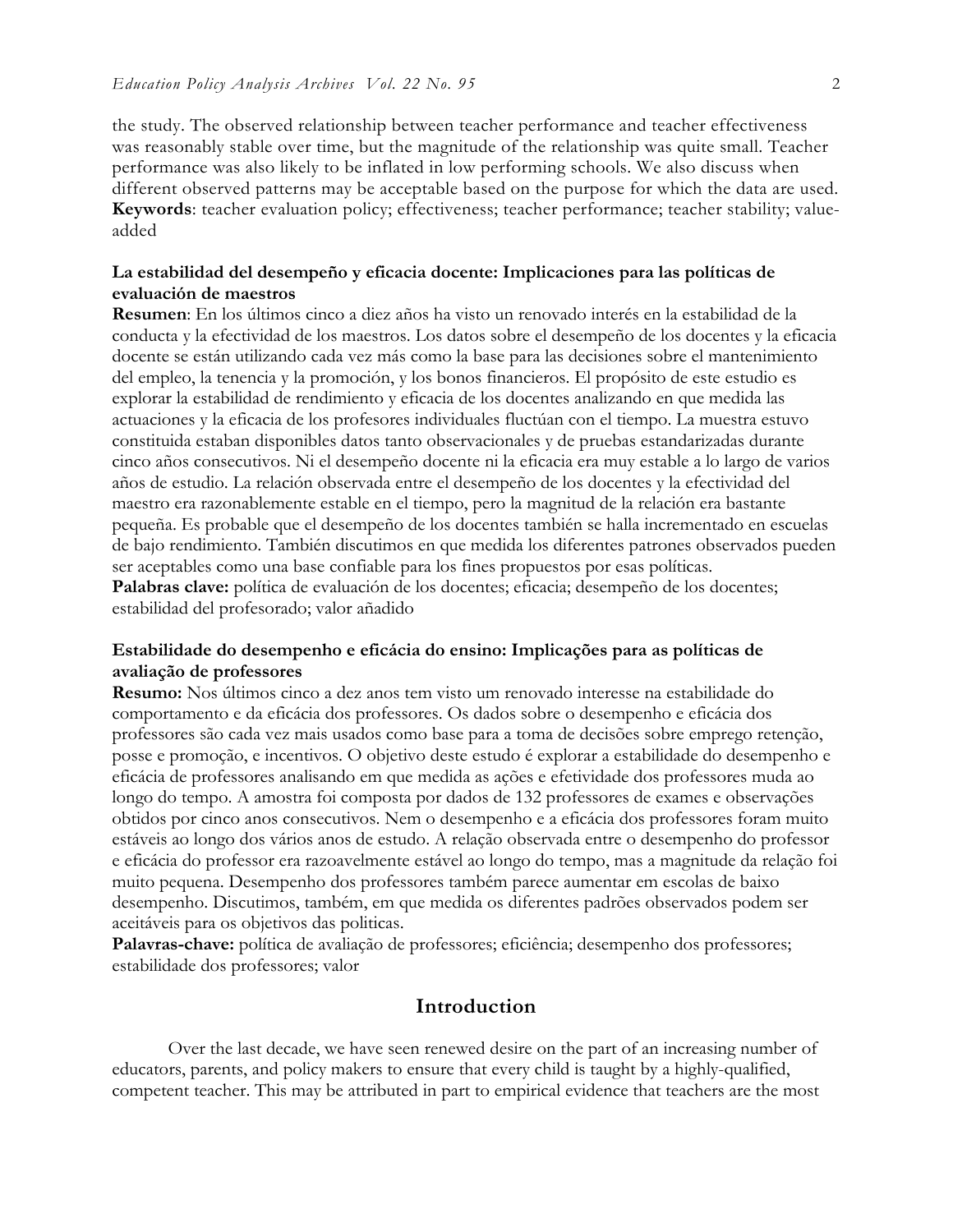important school-based determinant of student achievement (Rivkin, Hanushek, & Kain, 2005; Hattie, 2009) as well as philanthropic efforts, such as those by the Bill and Melinda Gates Foundation, to improve teacher quality. Furthermore, state and federal laws (e.g., Race to the Top, No Child Left Behind) have created high-stakes situations for teachers by linking their classroom performance and effect on students to decisions about their employment, promotion, and compensation (Welsh, 2011). Not surprisingly, increased attention has been given to the most valid and reliable ways of measuring teacher performance (i.e., what they do) and effectiveness (i.e., what impact they have on their students) (Medley, 1982). At the same time, however, there is remarkably little research to guide such critical decisions as which teachers to hire, retain, remunerate, and promote (Rice, 2003).

Examining the validity of the effectiveness data is quite complex and requires multiple examinations and inferences. Classroom observations are the primary sources of data on teacher performance although document analysis (e.g., lesson plans, student assignments) and teacher surveys may also be used. Student test scores and, occasionally, student surveys are used to collect data on teacher effectiveness. Validity evidence must be collected and shown for teacher performance and effectiveness data.

The validity of the performance measures stems primarily from the connection between the items included on the instruments and results derived from research on teaching (Grossman et al., 2010; Hill et al., 2008) and/or frameworks developed by professional associations and organizations, such as the Interstate Teacher Assessment and Support Consortium (InTASC) (Danielson, 2007) and the California Commission on Teacher Credentialing (2009). The individual items are organized around standards or components which, in turn, are combined to form domains. Danielson's (2007) Framework for Teaching, for example, exemplifies this structure, with 76 elements, 22 components, and four domains. The four most common domains are Planning, Classroom Environment, Instruction, and Professional Responsibilities, although each of these domains can be, and has been, subdivided. Instruction, for example, has been broken down into Teaching Strategies and Assessment/Evaluation. Similarly, Professional Responsibilities has been parsed into Collegiality/ Professionalism and Communication/ Community Relations.

Occasionally, the construct validity evidence for the instruments is examined using factor analysis (see, for example, Cambridge Education, 2013; Fish & Dane, 2000; Piburn et al., 2000). In other cases, the criterion-related validity of instruments is explored using correlational and/or regression analysis. This can be done using the total score or overall rating on the performance measures as the independent variable and a measure of student achievement as the dependent variable. Increasingly, the student achievement measure is based on change in test scores over time, resulting in what are referred to as "value-added" scores (Polikoff, 2013). Regression analysis using value-added scores has shown that the variance in value-added scores that can be attributed to teacher performance rarely exceeds 10 percent (Daley & Kim, 2010; Mihaly, McCaffrey, Staiger, & Lockwood, 2013). Explanations for this relatively low degree of relationship include measurement error (Goldhaber & Hansen, 2010), restricted range of teacher performance scores (Ho & Kane, 2013), and context effects such as subject matter, grade level, and class size (Angrist & Lavy, 1999; Polikoff, 2013).

The first step in arguing for the validity of value-added ratings is to review the alignment of items on the achievement tests with the curriculum standards (be they state or federal) (Anderson & Krathwohl, 2001; McDonnell, 1995). The second step is to check the accuracy with which students are matched across multiple years, are matched with appropriate teachers, and have been enrolled in the teacher's classes for some minimum length of time (American Statistical Association, 2014; Bill & Melinda Gates Foundation, 2010; Reardon & Raudenbush, 2009). The third step is to determine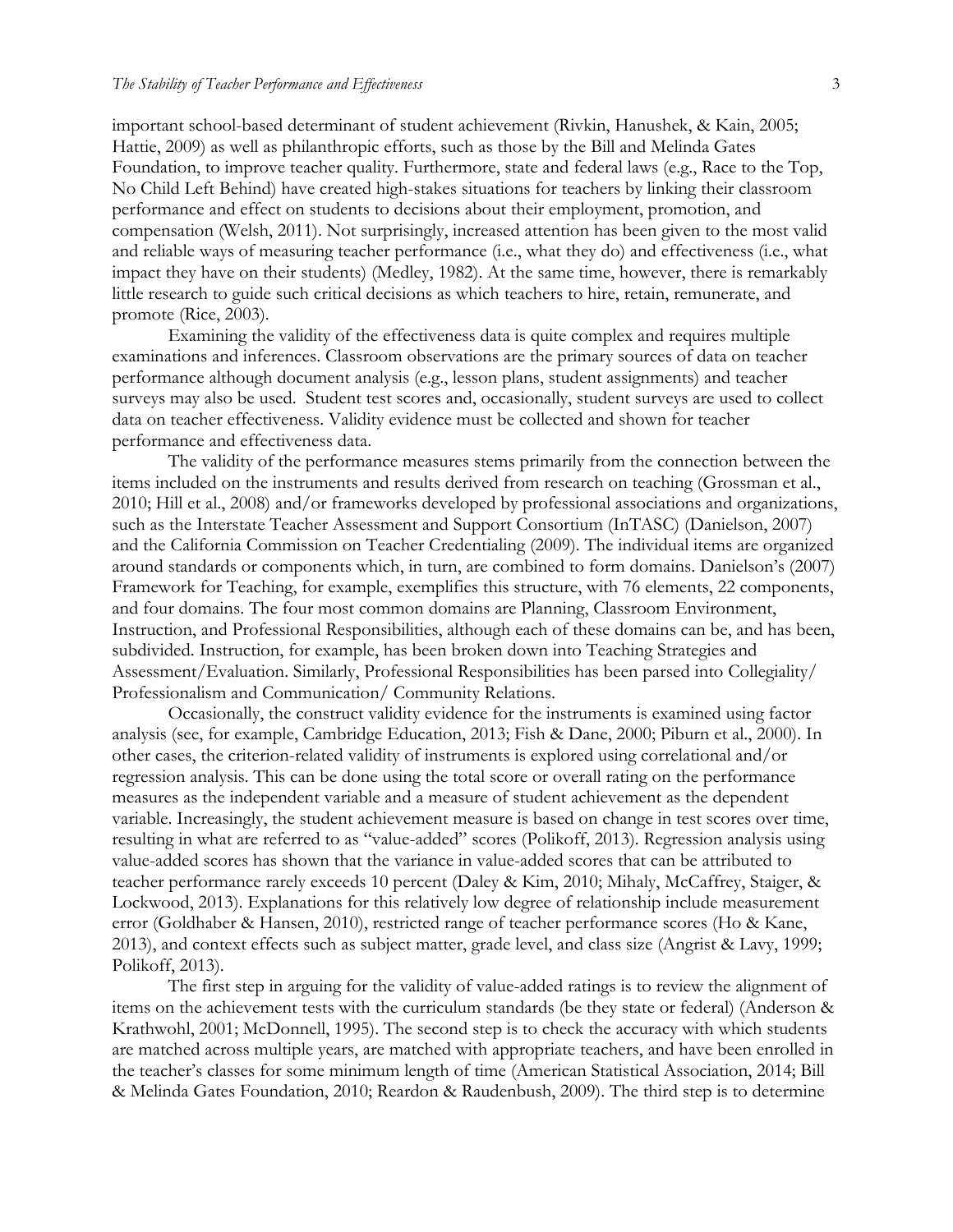that the minimum number of students needed to ensure credible value-added data has been reached, examine the class composition and decide whether adjustments need to be made based on differences in class composition, and conduct other similar investigations (Amrein-Beardsley, 2008; Darling-Hammond, Amrein-Beardsley, Haertel, & Rothstein, 2012; Reardon & Raudenbush, 2009).

Once sufficient validity of the data and the inferences made based on the data have been established, concerns generally shift to the reliability of the data. The reliability of the document analysis and, particularly, the observational data is typically limited to the extent of agreement between trained observers (Daley & Kim, 2010). However, in a few studies reliability has been examined using statistical methods associated with generalizability theory (Goldhaber & Hansen, 2010; Hill, Charalambous, & Kraft, 2012; Shavelson & Dempsey-Atwood, 1976). The results of these studies suggest that teacher performance is inconsistent across grade levels and when classrooms have different student compositions (e.g., racial composition, class size). Furthermore, some components of teacher performance are more stable than others (Polikoff, 2013).

#### **Why and When is Stability Important?**

The last five to ten years has seen a renewed interest in the stability of teacher behavior and effectiveness (Darling-Hammond et al., 2012; Goldhaber & Hansen, 2010; Papay, 2011; Polikoff, 2013; Welsh, 2011). Data on teacher performance and teacher effectiveness are being used increasingly as the basis for decisions about continued employment, tenure and promotion, and financial bonuses. The awarding of financial bonuses can arguably tolerate a reasonable degree of instability because they are awarded primarily on evidence of effective teaching at one point in time; however, sound decisions about continued employment, tenure, and promotion are predicated on some degree of stability over time. It is imprudent to make such decisions of the performance and effectiveness of a teacher as "Excellent" one year and "Mediocre" the next.

In light of these considerations, the desirability of stability is largely a function of the purpose for which the data are to be used. Rogosa, Floden, and Willett (1984) identified four possible patterns that may be observed that remain relevant to current policy decisions: absolute invariance, trend, and scatter (including trend plus scatter). Invariance indicates that the same rating was observed for a teacher across time. Trend indicates that the observed ratings for a teacher increased for each time point. Scatter indicates random fluctuation, which may or may not be accompanied by an overall trend.

Different "patterns" are acceptable for different purposes. For employment/dismissal and promotion decisions, stability is very important (i.e., consistently poor and consistently high ratings, respectively). For evaluating professional development programs, one may only be interested in more "positive trends" (i.e., improvement over time). Conversely, professional development programs designed to provide remediation of some sort may benefit from identifying people with "negative trends." For compensation, desirability of stability further depends on what pay increases are linked to. If the pay is definitely linked to one particular year, then consistency of ratings over time is not considered. If the pay is intended to retain excellent teachers, then stability is important (i.e., consistently high ratings). If the pay is intended to reward improvement over time, then positive trends are most appropriate. Regardless of the purpose, looking at score stability of individual teachers across time is the only way to obtain the information necessary to make these determinations.

#### **Research Questions**

In light of the previous discussion the primary purpose of this study is to explore the stability of both teacher performance (behavior) and effectiveness by determining the extent to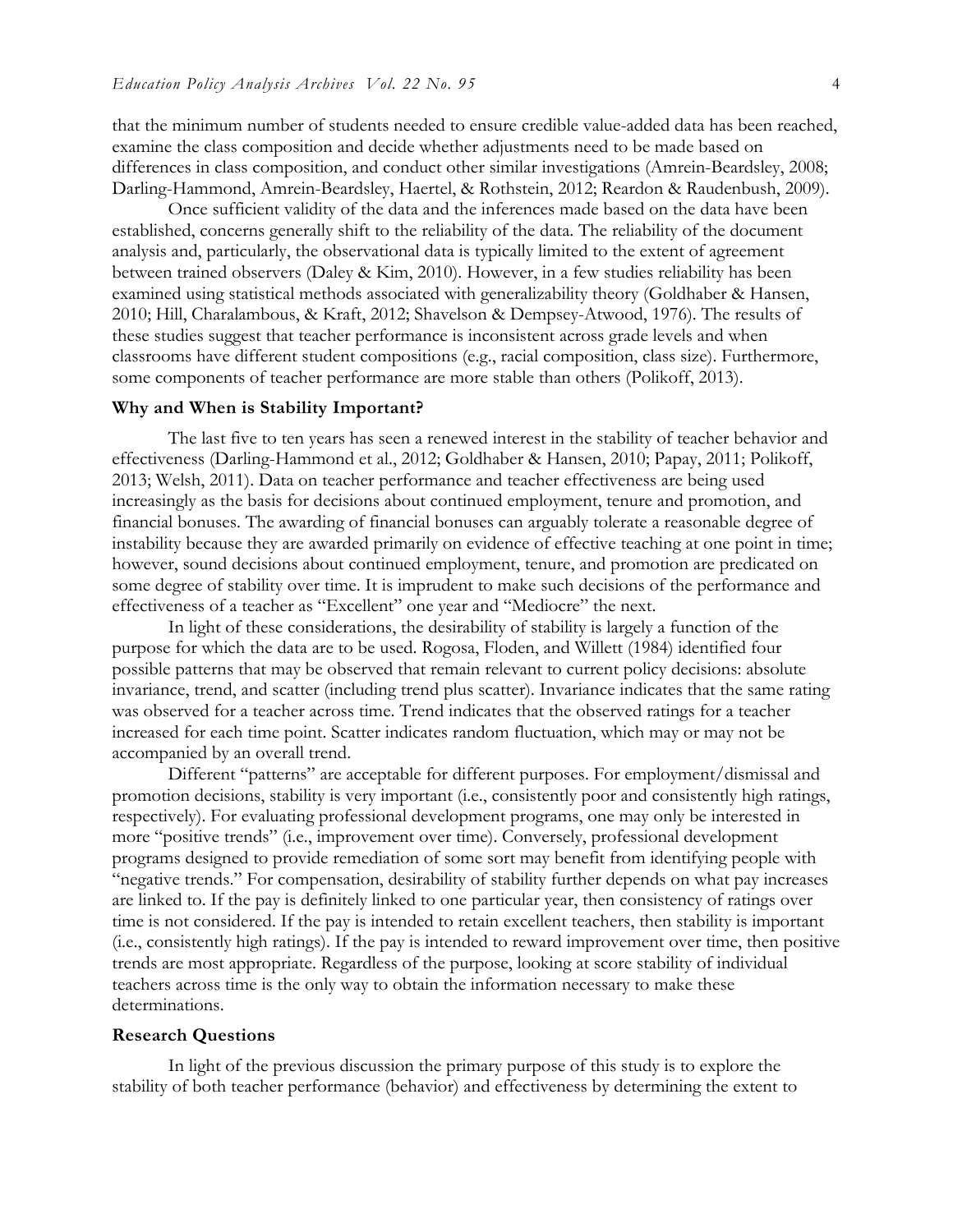which performances and effectiveness of individual teachers are stable over time. Specifically, two questions guided the analysis of the data collected and presented here. They are:

- 1) How stable are teacher ratings based on expert observations and value-added student achievement over four years?
- 2) How stable are the differences between observational and value-added ratings across schools and, if instability exists, is it related to the overall school value-added rating?

## **Method**

#### **Population and Sample**

The population consisted of 160 upper elementary (grades 4 and 5) and 128 middle grade (grades 6 through 8) teachers in 23 South Carolina schools that participated in a five-year program funded by the federal Teacher Incentive Fund (TIF). The poverty indices for the schools ranged from 71 to 99, with a median of 90. A poverty index of 90 means that 90% of the students in the school are eligible for Medicaid services, qualify for free or reduced-price lunches, or both.

The four primary goals of the program were to:

- Improve student achievement by increasing teacher and principal effectiveness;
- Reform teacher and principal compensation systems so that teachers and principals are rewarded for increases in student achievement;
- Increase the number of effective teachers teaching poor, minority, and disadvantaged students in hard-to-staff subjects; and
- Create sustainable performance-based compensation systems.

To achieve these goals, the program emphasized ongoing professional development opportunities and activities led by master and mentor teachers with content determined primary from classroom observations and students' test scores. In terms of compensation, teachers received bonuses based in part on (1) their observed teaching performance, (2) improved test scores of their students, and (3) overall school effectiveness.

Teachers were observed four times per year with the results of each observation summarized on a structured, standardized rubric (see discussion below). Prior research has suggested that from three to four observations per year yields relatively stable estimates of teacher performance (Hill, Charalambous, & Kraft, 2012; Smolkowski & Gunn, 2012). Each year students in grades 3 through 8 were administered the Palmetto Assessment of State Standards (PASS) in mid-March (writing) and early May (reading and mathematics). Students in grades 4 and 7 also were administered science and social studies tests in early-May. Students in grades 3, 5, 6, and 8 were administered either science or social studies tests in alternate years, also in early May. Students in the majority of schools were administered the Measures of Academic Progress (MAP) periodically each year. MAP results were used primarily for professional development, whereas PASS scores were used (along with observation ratings) to determine teacher bonuses.

The final analytic sample consisted of 132 teachers for whom both observational and PASS data were available for five consecutive years. Of this sample, 79 taught students in grades 4 and 5 and 53 taught students in grades 6, 7, or 8. Sixty-one teachers were lost over the five year period because they (1) changed grade levels, (2) changed schools and/or school districts, or (3) retired. Because Year 1 was primarily a planning year, the Year 1 data were considered baseline data. Therefore, four years of data are included in this study (Years 2 through 5).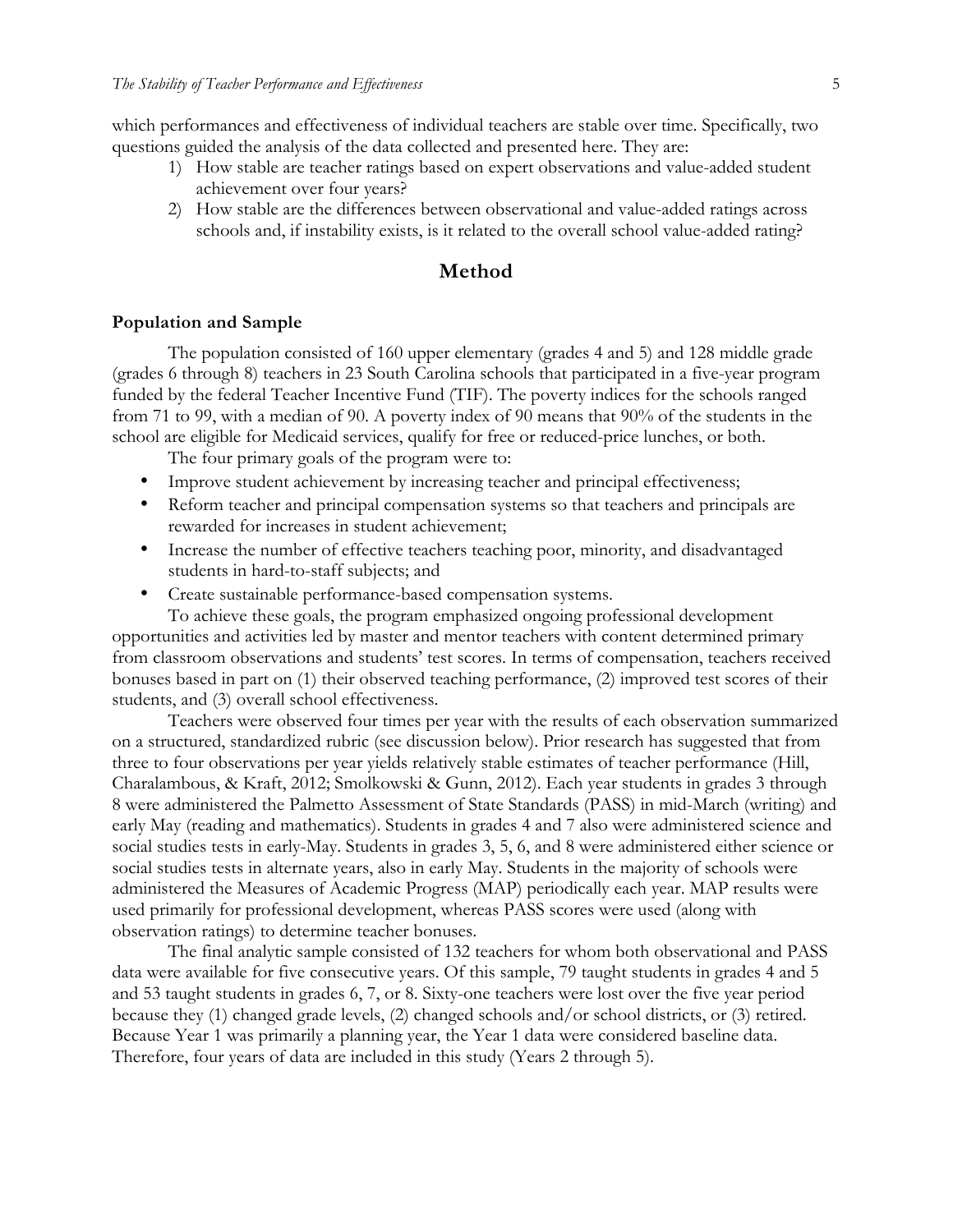#### **Variables**

There were three primary variables: observation ratings, teacher value-added ratings, and overall school ratings. Each is discussed in this section.

*Observational ratings.* The rubric used to record the observations was developed by researchers at the National Institute for Excellence in Teaching, who operate the TAP program. The instrument contains 19 indicators that "provide sufficient breadth to ensure that evaluation ratings reflect the kind of effective instructional practices that predict positive learning outcomes" (Jerald & Van Hook, 2011, p. 4). Each of the 19 indicators measured one of three domains: Designing and Planning Instruction, Learning Environment, and Instruction. Designing and Planning Instruction, for example, was associated with three indicators: Instructional Plans, Student Work, and Assessment. Learning Environment was associated with four indicators and Instruction was associated with 12. Figure 1 contains an example of the rating scale for one indicator associated with the domain, Learning Environment.

|                       | Exemplary (5)                                                                                                                                                                                                                                                                                                                                                                  | Proficient (3)                                                                                                                                                                                                                                                                                                                | Emerging (1)                                                                                                                                                                                                                                                                                                               |
|-----------------------|--------------------------------------------------------------------------------------------------------------------------------------------------------------------------------------------------------------------------------------------------------------------------------------------------------------------------------------------------------------------------------|-------------------------------------------------------------------------------------------------------------------------------------------------------------------------------------------------------------------------------------------------------------------------------------------------------------------------------|----------------------------------------------------------------------------------------------------------------------------------------------------------------------------------------------------------------------------------------------------------------------------------------------------------------------------|
| Respectful<br>Culture | Teacher-student<br>$\bullet$<br>interactions<br>demonstrate caring<br>and respect for one<br>another.<br>Students exhibit caring<br>$\bullet$<br>and respect for one<br>another.<br>Teacher seeks out, and<br>$\bullet$<br>is receptive to the<br>interests and opinions<br>of all students.<br>Positive relationships<br>$\bullet$<br>and interdependence<br>characterize the | Teacher-student<br>٠<br>interactions are<br>generally friendly, but<br>may reflect occasional<br>inconsistencies,<br>favoritism, or<br>disregard for students'<br>cultures.<br>Students exhibit<br>respect for the<br>teacher, and are<br>generally polite to<br>each other.<br>Teacher is sometimes<br>٠<br>receptive to the | Teacher-student<br>٠<br>interactions are<br>sometimes<br>authoritarian,<br>negative, or<br>inappropriate.<br>Students exhibit<br>$\bullet$<br>disrespect for the<br>teacher.<br>Student interaction is<br>characterized by<br>conflict, sarcasm, or<br>put-downs.<br>Teacher is not<br>$\bullet$<br>receptive to interests |
|                       | classroom.                                                                                                                                                                                                                                                                                                                                                                     | interests and opinions<br>of students.                                                                                                                                                                                                                                                                                        | and opinions of<br>students.                                                                                                                                                                                                                                                                                               |

Figure 1. Example of the rating scale for one indicator associated with Learning Environment domain*.* Adapted from National Institute for Excellence in Teaching (2013, p. 64).

Each teacher was observed four times each year by a school administrator, master teacher, or mentor teacher. For each of the 19 indicators, the observer assigned a rating from 1 to 5 based on what was observed. Narrative descriptions were available for three of the rating categories: Exemplary (5), Proficient (3), and Emerging (1). Although narrative descriptions were not available for the other two rating categories (2 and 4), observers were trained to assign these intermediate ratings when what they observed did not fit clearly in any of the categories with narrative descriptions.

For each teacher, the results of each observation can be summarized as a vector with 19 digits, with each digit representing a particular indicator and ranging from 1 to 5. Over four observations, the results can be summarized as a  $19 \times 4$  matrix. In part because there are a greater number of indicators associated with the Instruction domain, ratings on that domain received a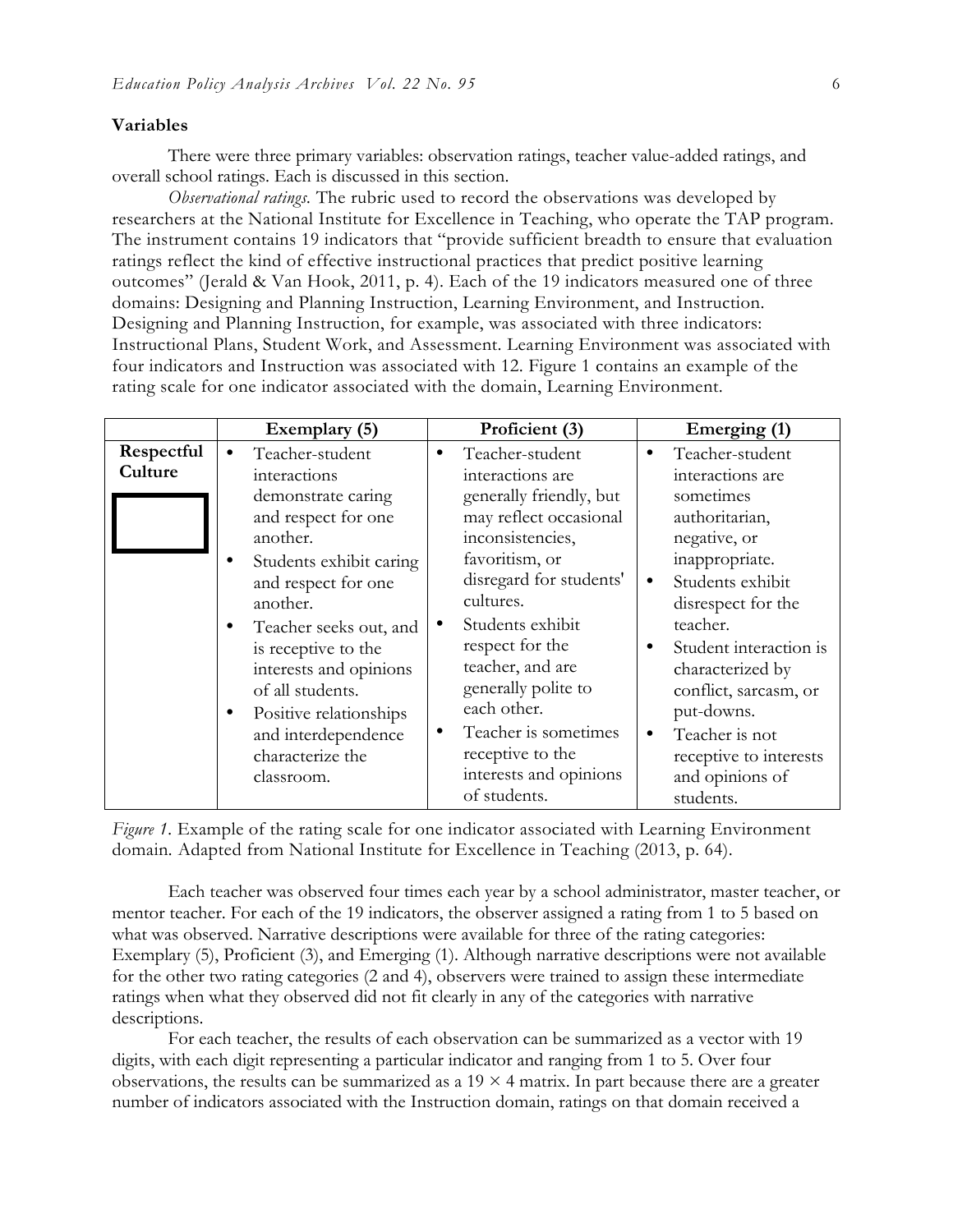greater weight (75%) in a computational formula. Using the computational formula, a single rating from 1 to 5 was assigned to each teacher for each observation. The ratings for the four observations were then averaged and the result rounded to the nearest half point. For any given year, nine possible observational ratings could be assigned: 1.0, 1.5, 2.0, 2.5, 3.0, 3.5, 4.0, 4.5, and 5.0.

*Teacher value-added ratings.* The Palmetto Assessment of State Standards (PASS) is a battery of tests that are administered to students in grades 3 through 8. The tests have been carefully aligned with the state academic standards. PASS tests in English language arts and mathematics are administered to students enrolled in all six-grade levels every year. PASS tests in science and social studies are administered to students enrolled in grades 4 and 7 every year. For students in grades 3, 5, 6, and 8 PASS tests in science or social studies are administered in alternate years.

To support the TIF program, schools contracted with SAS data services in Cary, North Carolina to compute value-added ratings based on two-year, longitudinally matched sets of PASS scores. SAS uses the Education Value-Added Accountability System (EVAAS) to compute the ratings. Using mixed model equations, EVAAS uses the covariance matrix from the longitudinal data sets to estimate student progress *viz-à-viz* state-level normative data. In the model, each student acts as his or her own control and no other covariates are used. Because two years of data are needed, third grade teachers are not included in the sample since PASS tests are first administered in grade 3. Once the EVAAS scores have been computed, they are converted to a five-point scale, with 5 being the most positive. Unlike the observation ratings, half points are not assigned.

*School effectiveness ratings*. School effectiveness ratings are also based on EVAAS scores. The scores used to determine the school effectiveness ratings are aggregated directly to the school level. Like the teacher value-added ratings, the school effectiveness ratings are on a five-point scale, with 5 being the most positive.

*Relationships between teacher ratings.* The estimated polychoric correlation coefficients for years 2 through 5 of the study were respectively .19, .22, .29, and .42. Although the correlation coefficients increase across time, the highest correlation observed was .42. In other words, the variability explained between value-added and observational ratings was at best about 18% in this study.

We also tested the equality of the four correlation coefficients by computing simultaneous 95% confidence intervals using 1,000 bootstrapped samples. To control the Type I error rate at 5%, we used Bonferroni adjustment such that each confidence interval was based on the .00625 and .99375 quantiles of the bootstrapped sampling distribution. The confidence interval for the year 2 was (-.05, .42), year 3 was (.00, .44), year 4 was (.03, .50), and year 5 was (.22, .60). Due to the overlap between the intervals, we could not conclude that the correlation between value-added and observational ratings at the teacher-level in any given year was statistically different from any other year.

#### **Data Analysis**

In this study, we conceptualized stability as the change in scores and/or observational ratings across time, and there are multiple aspects of change. For example, change can be shown by the number of different scores across time and/or by the magnitude of the differences in scores. For each research question, we conducted multiple types of analyses in an effort to capture different aspects of score stability and ultimately provide a more robust examination of the fluctuation of scores and ratings across time. The analysis was primarily descriptive in nature and did not require distributional assumptions about the errors. Furthermore, all 132 records were complete.

To answer the first research question, we first generated frequency distributions of the valueadded and observational rating range for each teacher. Second, we generated frequency distributions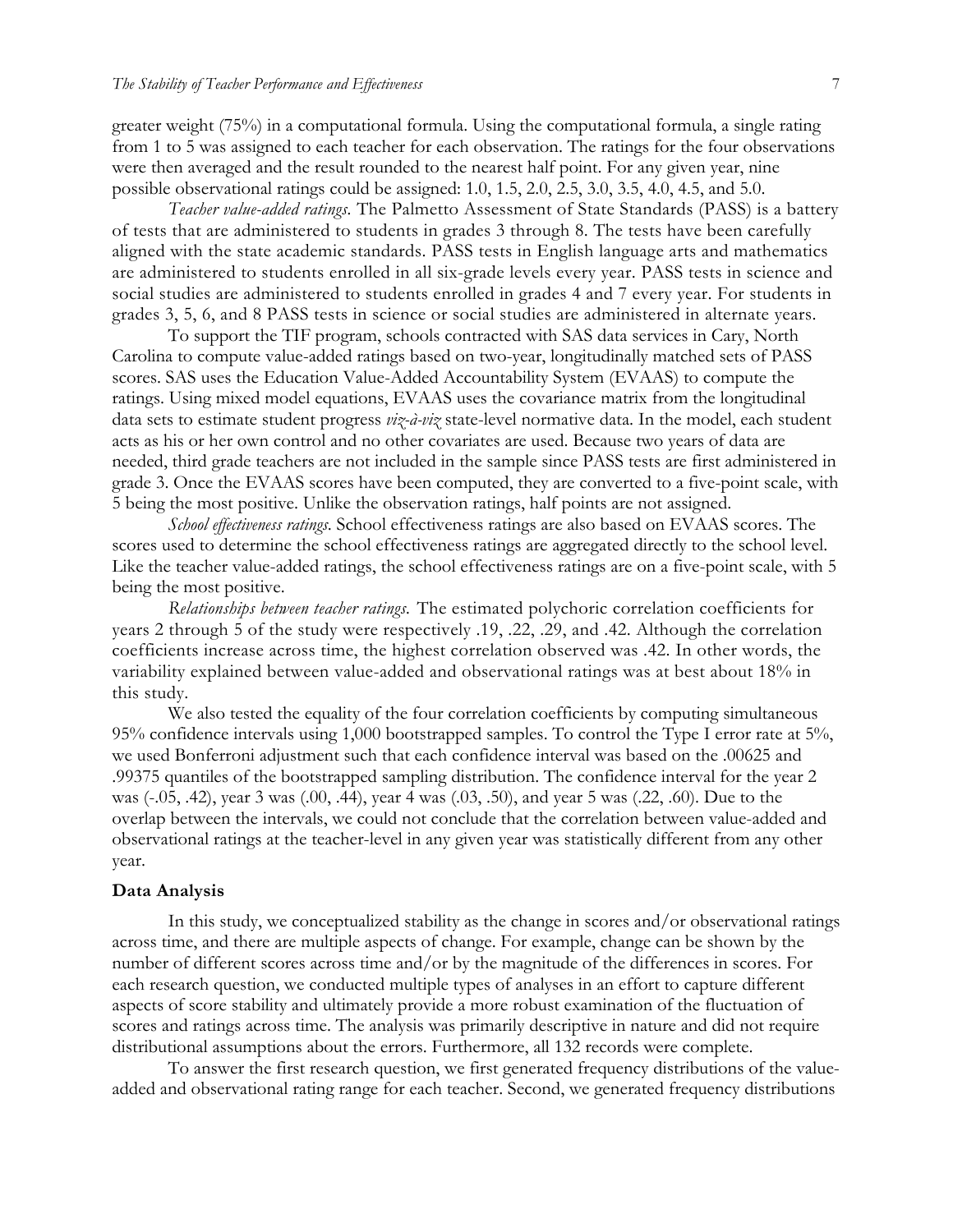for the number of adjacent years for which teachers had discrepant value-added and observational ratings. Third, we constructed a panel plot for a random subsample of nine teachers in order to examine the variation in individual value-added and observational rating patterns. Last, we categorized each of the teachers into one of the four longitudinal patterns discussed above (i.e., invariant, trend, scatter, trend plus scatter).

For the second research question, we computed the mean school-level value-added rating across the years of the study and then classified the schools on the basis on the computed means. For teachers within each school, we subtracted the value-added rating from the observational rating in each year of the study. Next, we estimated the mean difference for all teachers within each school. Finally we examined the distribution of mean difference scores with each school-level value-added category.

#### **Results**

For each research question, we conducted multiple types of analysis in an effort to capture different indicators of score stability. The results from this study are organized by research question.

#### **Research Question 1**

First, we computed the range of scores for each teacher across the four years of the study. For example, a teacher with a score pattern of 1-1-1-5 has a range of four, and a teacher with a score pattern of 3-4-3-4 has a range of one. Among the value-added ratings, eight teachers (6.1%) had the same score in all four years, 38 teachers (28.8%) had a range of one, 68 teachers (51.5%) had a range of two, 16 teachers (12.1%) had a range of three, and two (1.5%) teachers had a range of four. Nearly two-thirds of the teachers had value-added ratings that differed two or more points over the course of the study. This suggests that the value-added rating may not be stable across time.

For the observational rating distribution, 14 teachers (10.6%) had a range of zero, 63 teachers (47.7%) had a range of 0.5, 43 teachers (32.6%) had a range of 1.0, 11 (8.3%) teachers had a range of 1.5, and one teacher (0.8%) had a range of 2.0. It should be noted that it would be very difficult to observe observational ratings at the extremes (i.e., near 1 or 5) given that the observational rating for each year is based on the mean of the teacher observations across multiple measurements within that academic year. The observational ratings observed in the study ranged from 2.0 ( $n = 5$ ) to 5.0 ( $n = 1$ ). In light of this distribution, that nearly 90% of different observational ratings across the study and over 40% had observational ratings that differed by at least 1.0 point suggests that the observational ratings may not be stable.

Third, we reported the number of year-to-year score discrepancies per teacher. For example, a teacher with a score pattern of 1-1-1-5 would receive a one, and a teacher with a score pattern of 3-4-3-4 would receive a three. A discrepancy value of zero indicates that ratings were the same across the years of the study, and the maximum discrepancy score is three, which indicates that a teacher's score was never the same in adjacent years. The discrepancy scores for value-added and observational ratings and their associated frequencies are presented in Table 1 below. Nearly 94% of the teachers had a different value-added rating in at least two years, and one out of four teachers had a different value-added rating in *every* year of the study. Similarly, almost 90% of the teachers had different observational ratings in two or more of the years of the study, and half of the teachers had different observational ratings in three or four of the years. This analysis provides strong evidence for the instability of the value-added and observational ratings of teachers.

Fourth, we generated line graphs of small subsamples to demonstrate the variation in teacher value-added and observational rating patterns. The panel plot of value-added ratings for five teachers is presented in Figure 2, and the panel plot of observational ratings for six teachers is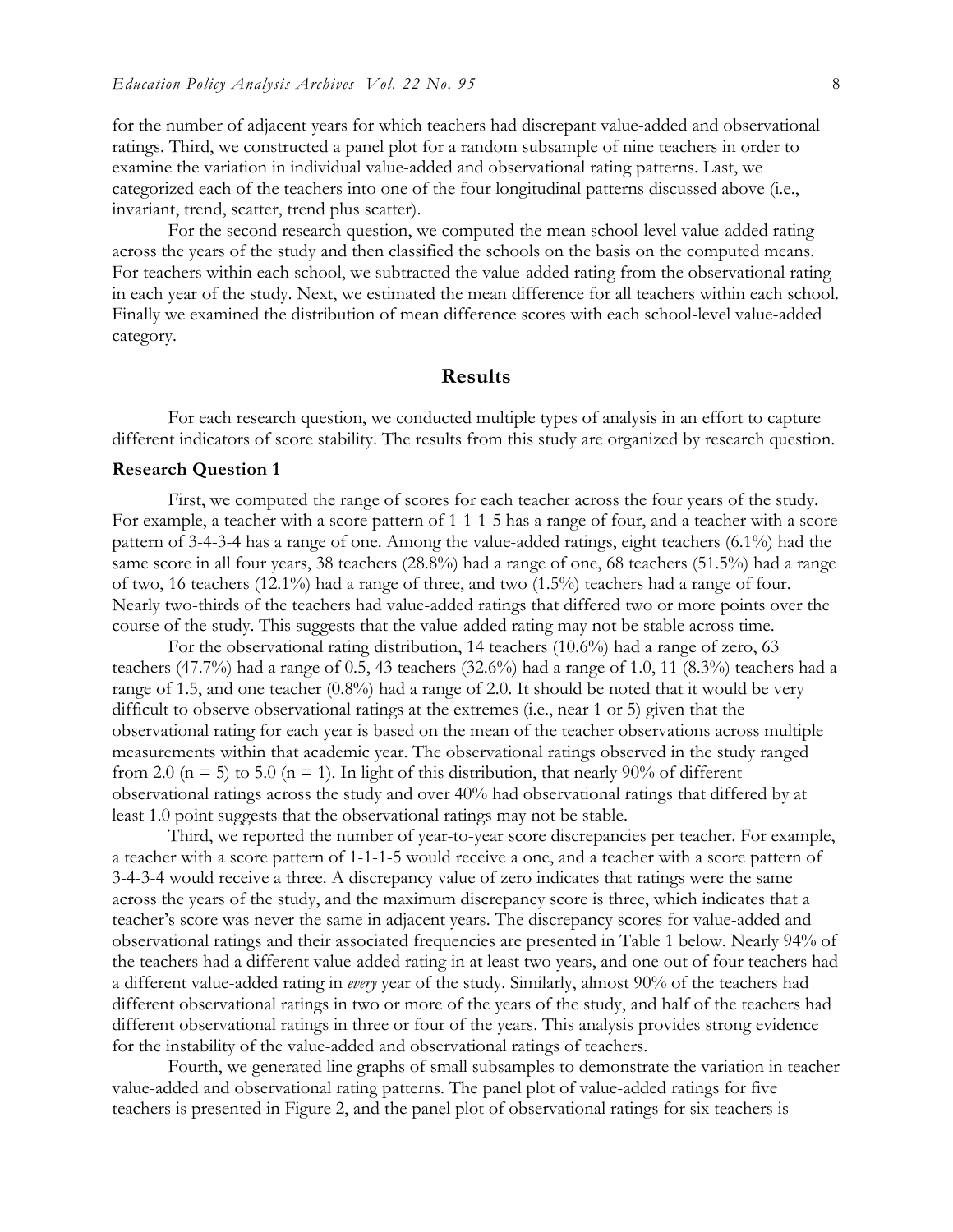presented in Figure 3. Ideally one of two patterns would be observed: 1) scores would generally increase as time progressed (i.e., left-to-right in the plot), or 2) scores that were high at in Year 2 and remained high across all years of the study. As indicated in the plots, there is considerable variation the patterns amongst the selected teachers. For both plots, the scale of the vertical axis should be noted. That is, the plot of value-added ratings (Figure 2) shows values from the entire range (i.e., one to five), and the plot of observational ratings (Figure 3) only shows values between 2.5 and 4.5. The restriction in range is discussed in a previous section.

Table 1

*Observed Discrepancy Frequency of Value-Added and Observational Ratings Between Adjacent Years*

| <b>Adjacent Year</b> | <b>Value-Added</b> |               | <b>Observational</b> |                                  |
|----------------------|--------------------|---------------|----------------------|----------------------------------|
| <b>Discrepancies</b> | Ratings            |               |                      | Ratings                          |
|                      |                    | $\frac{0}{0}$ |                      | $\frac{\partial}{\partial \rho}$ |
|                      |                    | 6.1           | 14                   | 10.6                             |
|                      | 28                 | 21.2          | 52                   | 39.4                             |
| 2                    | 62.                | 47.0          | 51                   | 38.6                             |
|                      | 32                 | 24.2          | 15                   | 114                              |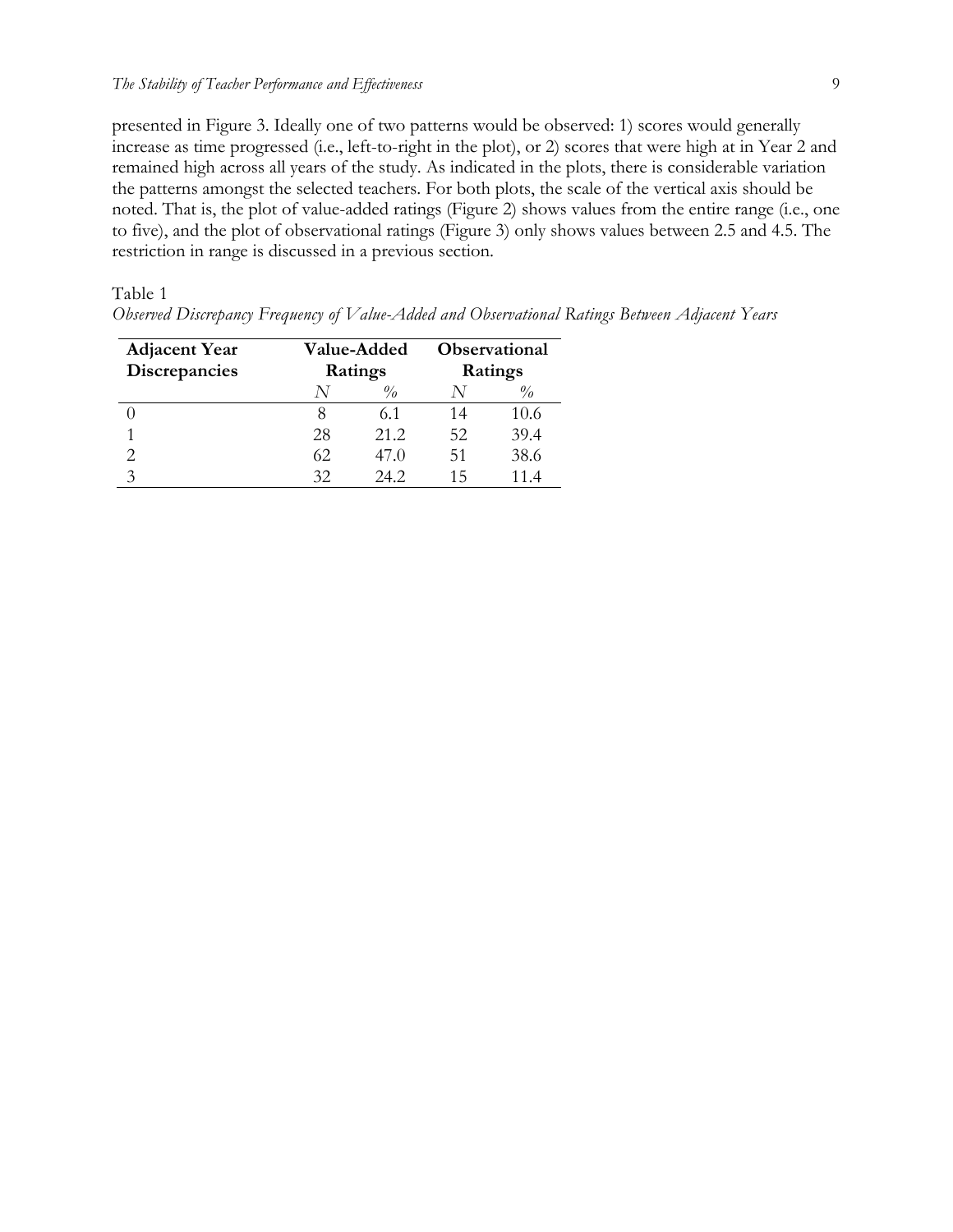

Figure 2. Panel plot of value-added scores from five teachers.

Panel A shows a general upward trend from Times 1 to 4 although no change was observed between Times 2 and 3. Panels B and C shows no change in observational rating score from Times 1 to 4. Panel D shows sizeable changes in value-added scores of adjacent years. Panel E shows an upward trend from Times 1 to 3 but then shows a drastic decline at Time 4. Panel A is an example of a positive trend. Panels B and C are examples of invariant patterns. Panels C and D are examples of scatter.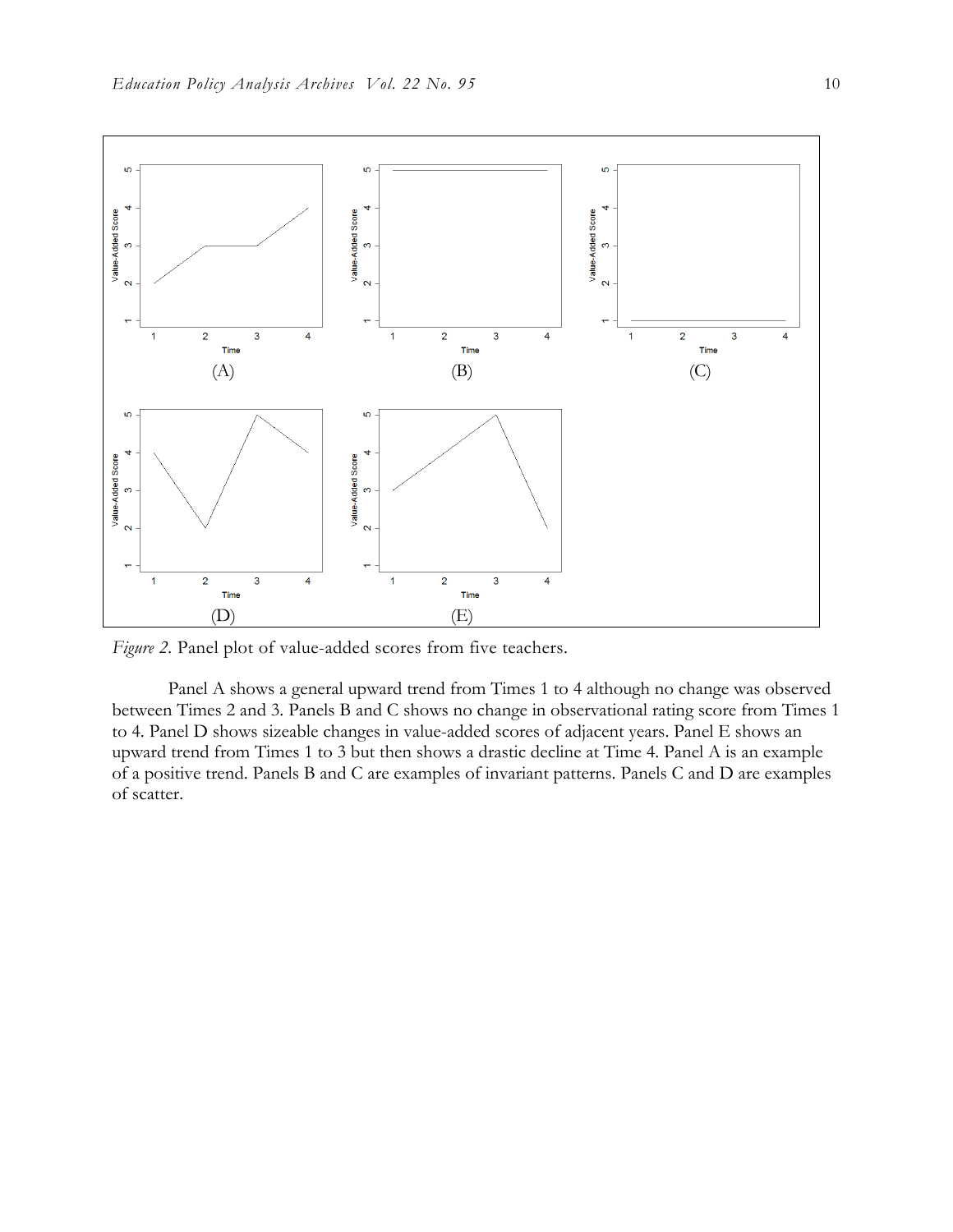

*Figure 3.* Panel plot of observational ratings from six teachers.

Panel A shows sizeable increases from Time 1 to Time 3 before leveling off in Time 3. Panel B shows a general upward trend from Times 1 to 4 although no change was observed between Times 2 and 3. Panel C shows initial decrease from Time 1 to Time 2, then a no change between Times 2 and 3, and then a sharp increase in Time 4. Panel D shows a general downward trend from Times 1 to 4 although no change was observed between Times 2 and 3. Panels E and F show no change in observational rating score from Times 1 to 4. Panels A and B are examples of positive trend. Panel C is an example of scatter. Panel D is an example of negative trend. Panels E and F are examples of invariant patterns.

Last, we categorized each teacher's change pattern into one of the four patterns described by Rogosa et al. (1984). The frequency with which each of these patterns was observed in the present study is provided in Table 2. Invariant patterns were those that did not fluctuate at all. Positive trend (with and without scatter) patterns were those that showed (a) positive changes between at least two consecutive years and (b) no negative changes. Negative trend (with and without scatter) patterns were those that showed (a) negative changes between at least two consecutive years and (b) no positive changes. Scatter patterns were those that showed (a) change between only one pair of consecutive years or (b) positive and negative changes within the same pattern. Examples of these patterns are shown in Figure 2 and/or 3. Among the value-added ratings, scatter was the most commonly observed pattern (62.9%), and the most commonly observed pattern of observational ratings was positive trend (43.9%).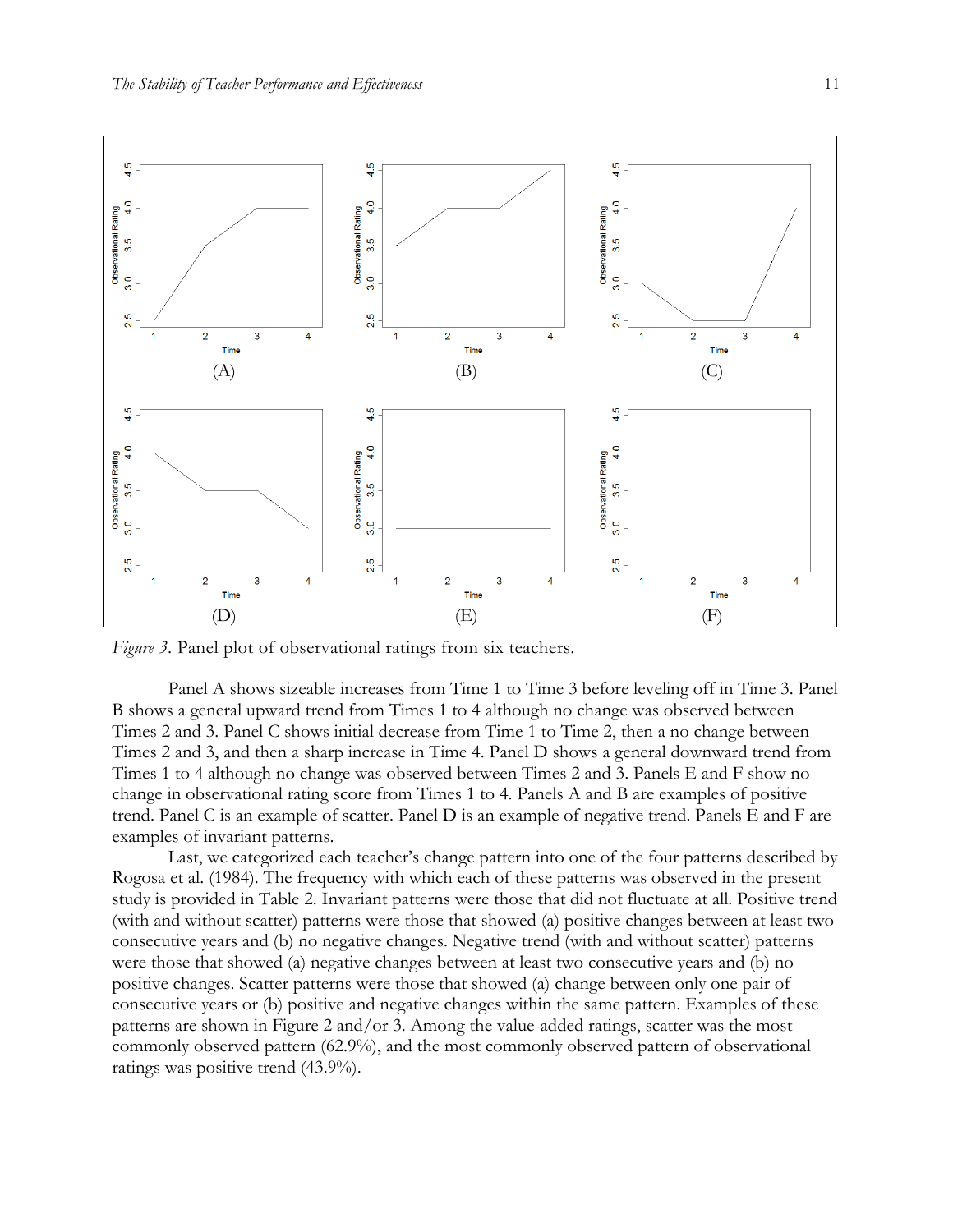| Rogosa et al. Categories | <b>Value-Added Ratings</b> | <b>Observational Ratings</b> |
|--------------------------|----------------------------|------------------------------|
| Invariant                | $8(6.1\%)$                 | $14(10.6\%)$                 |
| Positive Trend           | $25(18.9\%)$               | 58 (43.9%)                   |
| Negative Trend           | 16 $(12.1\%)$              | 19 $(14.4\%)$                |
| Scatter                  | $83(62.9\%)$               | 41 $(31.1\%)$                |
| --- -                    |                            | .                            |

Table 2 *Frequency of Value-Added and Observational Rating Patterns*

*Note.* A "trend" does not have to be "perfect." For example, a value-added ratings pattern of 2-3-4-5 is clearly a positive trend. A value-added rating pattern of 2-3-3-4 was also considered as a positive trend as well since the overall change across time was positive.

#### **Research Question 2**

To explore to potential relationship between the teacher-level value-added and observational ratings based on the school-level value-added rating, we first computed the mean school valueadded rating across the four years. Next, we classified each of the 23 schools into one of three categories on the basis of the school-level value-added means. Schools with means between 1.0 and 2.99 were assigned to group 1 ( $n = 4$ ), between 3.0 and 3.99 were assigned to group 2 ( $n = 10$ ), and between 4 and 5 were assigned to group 3 ( $n = 9$ ). To examine possible discrepancy between teacher-level value-added and observational ratings, we computed the difference between the two ratings such that positive difference scores indicated that the observational rating was higher than the value-added ratings, negative difference scores indicated that the observational rating was lower than the value-added ratings, and a zero difference score indicated that the observation and valueadded ratings were the same. The mean difference score was computed for each school, which allowed us to generate a scatterplot of the school-level value-added ratings against the computed mean difference scores of teachers within each school. The scatterplot is shown in Figure 5. The mean difference scores for groups 1 through 3 were respectively 0.70, -0.07, and 0.14. Of the schools that were classified into groups 2 or 3, the distribution of differences scores was centered near zero. This suggests that on average the observational ratings were the same as the value-added ratings in schools performing average or above average. On the other hand, schools that were poor performing (i.e., group 1) tended to have higher mean observational ratings than value-added ratings for their teachers. This indicates that on average the observational ratings may overestimate teacher effectiveness in lower performing schools.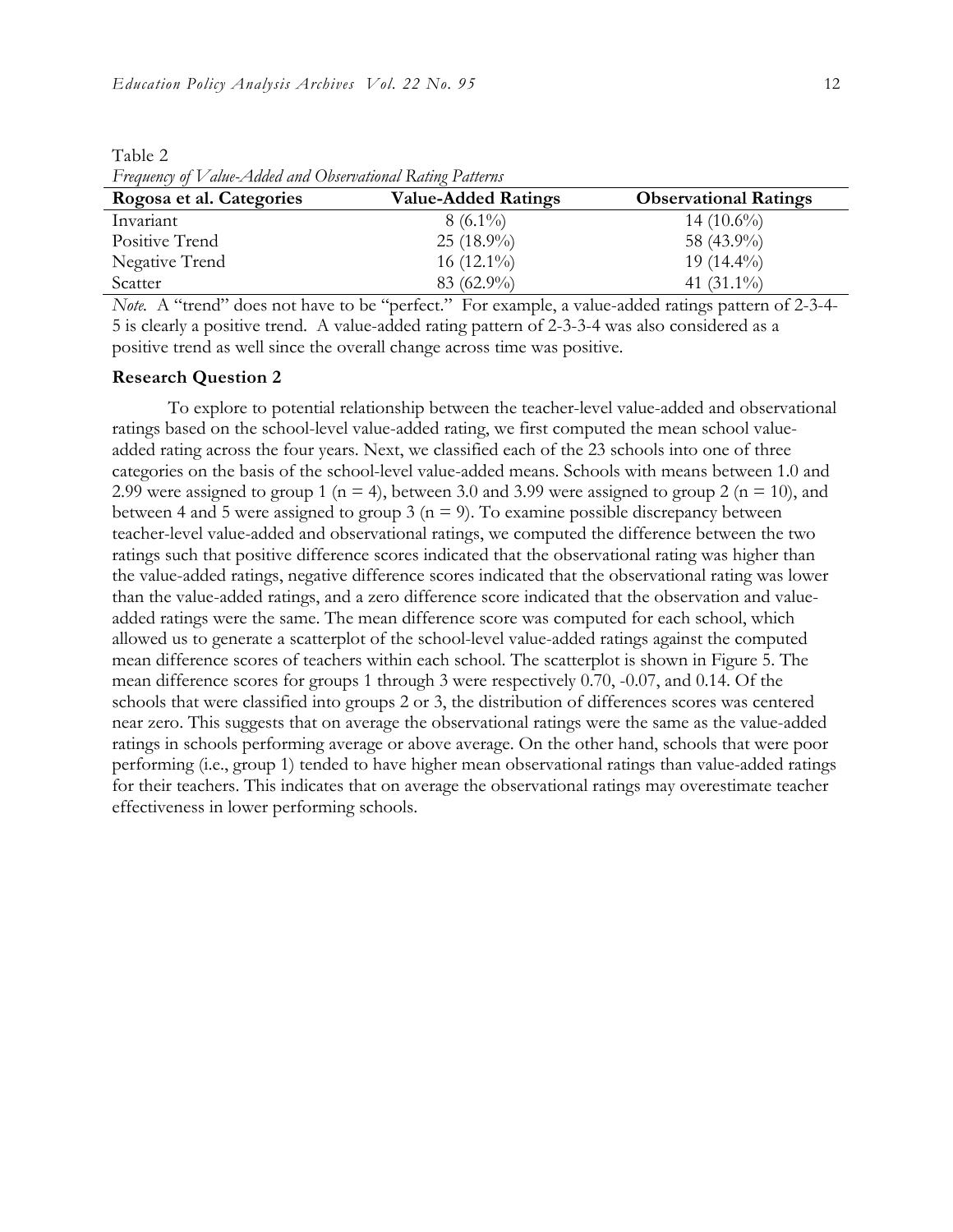

*Figure 5.* Distribution of mean difference scores by school classification

## **Discussion**

This study focused on the stability of individual teacher performance and effectiveness ratings across time. The importance of why individual teacher stability should be addressed can be exemplified by the work of Ho and Kane (2013) that examined administrator ratings of teachers. In their study, administrators rated the performance of their own teachers higher than administrators from other schools; however, the correlation of administrators' ratings of teachers was 0.87. Thus, even though there was bias in the performance data, the bias did not impact the reliability of the differences between teachers. Thus, the absence of within-teacher examination prevents one from having a complete set of information on which to draw conclusions.

In the current study, neither teacher performance nor teacher effectiveness ratings was highly stable. Teacher performance is somewhat more stable than teacher effectiveness, but this may be the result of the restricted range of the teacher performance ratings (see also Ho & Kane, 2013). Additional discussion is warranted regarding the desirability of stability. On the one hand, economic theory commonly models unobserved worker quality as a given parameter that is relatively fixed over time (Goldhaber & Hansen, 2010). With this theory, stability is a requisite for many of the policy implications offered by economists. For example, the feasibility of Hanushek's (2011) suggestion that replacing the bottom 5–8 percent of teachers with average teachers could move the U.S. near the top of international math and science rankings would first require that teacher quality be a stable characteristic. On the other hand, many educators argue that good teaching requires adaptations and accommodations that require some degree of instability. Berliner (1976), for example, stated that the standard of excellence in teaching commonly held implies a teacher whose behavior is inherently unstable.

In our study, we showed the frequency with which each of the patterns identified by Rogosa et al. (1984) was observed in Table 2. The most commonly observed patterns for value-added ratings and observational ratings were scatter and positive trend, respectively. These data suggest that while teachers in the study tended to improve their performance ratings over time, the improvement in classroom performance did not translate into improved effectiveness ratings, on average. Though not a part of the guiding research questions, this finding is consistent with our analysis of the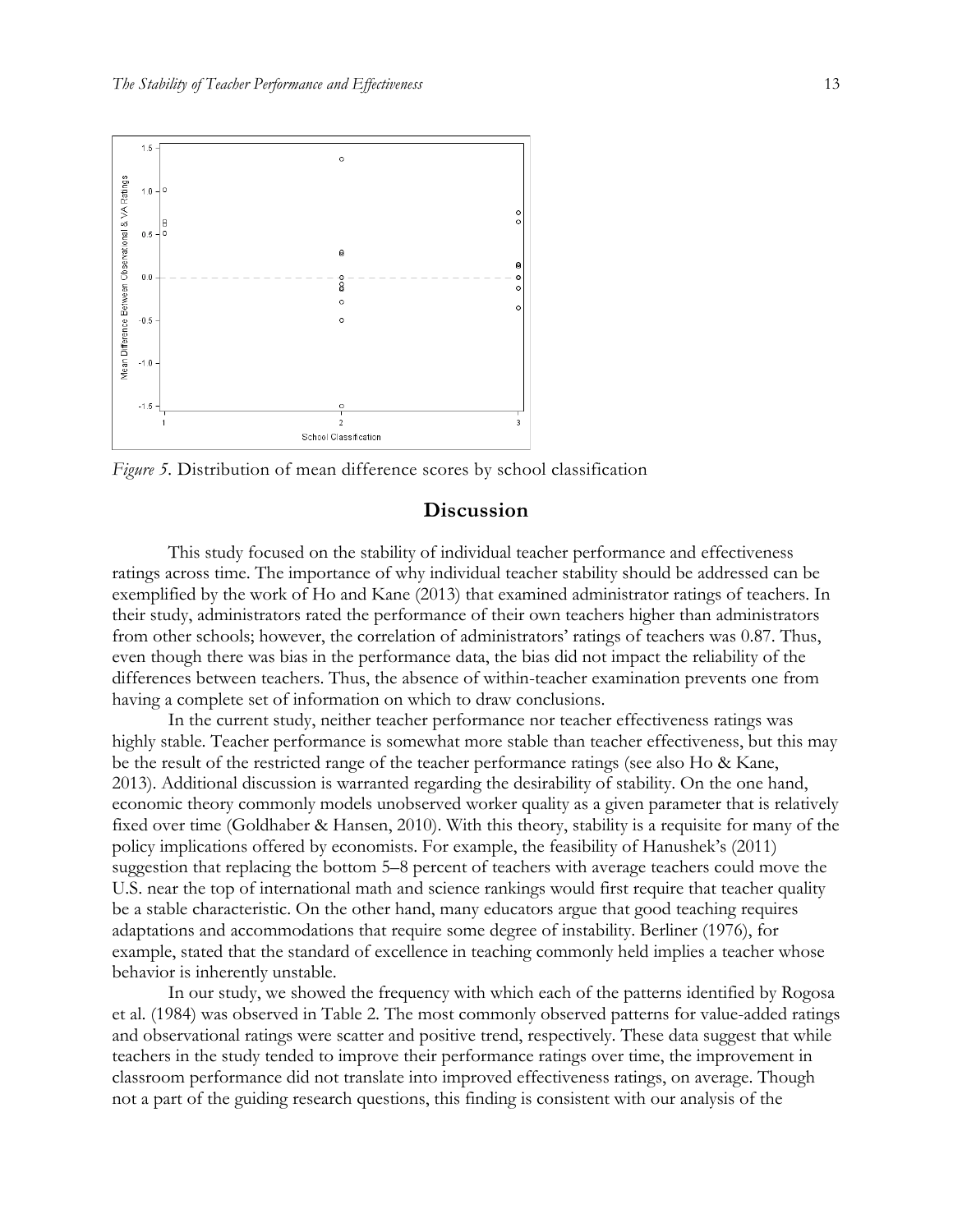relationship between the value-added and observational ratings. We observed a generally weak positive relationship between the two sets of ratings. These findings support the use of multiple measures of teacher competence, teacher performance, and teacher effectiveness in all teacher evaluation systems, which has been widely recommended (American Statistics Association, 2014; Bill & Melinda Gates Foundation, 2010; Steele, Hamilton, & Stecher, 2010)

There are several possible explanations for the inconsistency between teacher performance and teacher effectiveness ratings. As suggested by Goldhaber and Hansen (2010), the first source is measurement error. Correcting correlations for attenuation can increases percent of variation accounted for by 10 to 15 percent (see Polikoff, 2013). Variables have also been proposed that may mediate relationship between teacher behavior and student achievement, such as task perception, self-regulation, motivation, teacher efficacy, and curriculum alignment (Doyle, 1978; Gallagher, 2004; Winne, 1987). Finally, there are contextual differences, such as grade level, subject matter, and class size and composition. It is possible that different observation protocols are necessary for observing teachers of different grade levels. Subject-specific observation forms may also be necessary to accurately reflect the differences in practices employed by teachers of different subjects as has been recommended by Bill & Melinda Gates Foundation (2010).

Finally, our analysis indicated that teacher performance was inflated in low performing schools on average. This suggests that performance ratings may be school-specific. Performance ratings are based on the performance of teachers relative to other teachers in that school, which are independent of where the school stands in terms of their overall effectiveness (e.g., value-added test scores). This must also be taken into account in teacher quality evaluation programs. The use of independent, external observers may mitigate this school effect.

The stability of teacher performance and effectiveness has important implications for the formation of teacher policies. If, as Goldhaber and Hansen (2010) suggest, the assertion that quality is relatively fixed over time is valid, then perhaps the best way to improve our educational system is to weed out poor performers. The validity of this assumption lies at the heart Hanushek's (2011) assertion mentioned previously. If, however, teacher performance and/or effectiveness tend to be an unstable characteristic, then, it may be necessary to "radically re-think the direction of teacherbased accountability" (Goldhaber & Hansen, 2010, p. 2).

### **References**

- Angrist, J. D. & Lavy, V. (1999). Using Maimonides' rule to estimate the effect of class size on scholastic achievement. *The Quarterly Journal of Economics, 114*, 533-575. http://dx.doi.org/10.1162/003355399556061
- Anderson, L. W., & Krathwohl, D. R. (Eds.). (2001). A taxonomy for learning, teaching and assessing: A revision of Bloom's Taxonomy of educational objectives. New York: Longman.
- Berliner, D. C. (1976). A status report on the study of teacher effectiveness. *Journal of Research in Science Teaching*, *13*(4), 369-382. http://dx.doi.org/10.1002/tea.3660130415
- Bill & Melinda Gates Foundation. (2010). Empowering effective teachers: Readiness for reform. Seattle, WA: Author. Retrieved May 22, 2013, from http://docs.gatesfoundation.org/unitedstates/documents/empowering-effective-teachers-readiness-for-reform.pdf
- Cambridge Education. (2013). Tripod Survey Assessments. Westwood, MA: Author. Retrieved May 21, 2013, from http://tripodproject.org/wp-content/uploads/2012/03/Flyer-Tripod-2012.pdf

Amrein-Beardsley, A. (2008). Methodological concerns about the education value-added assessment system. *Educational Researcher, 37*(2), 65-75. http://dx.doi.org/10.3102/0013189X08316420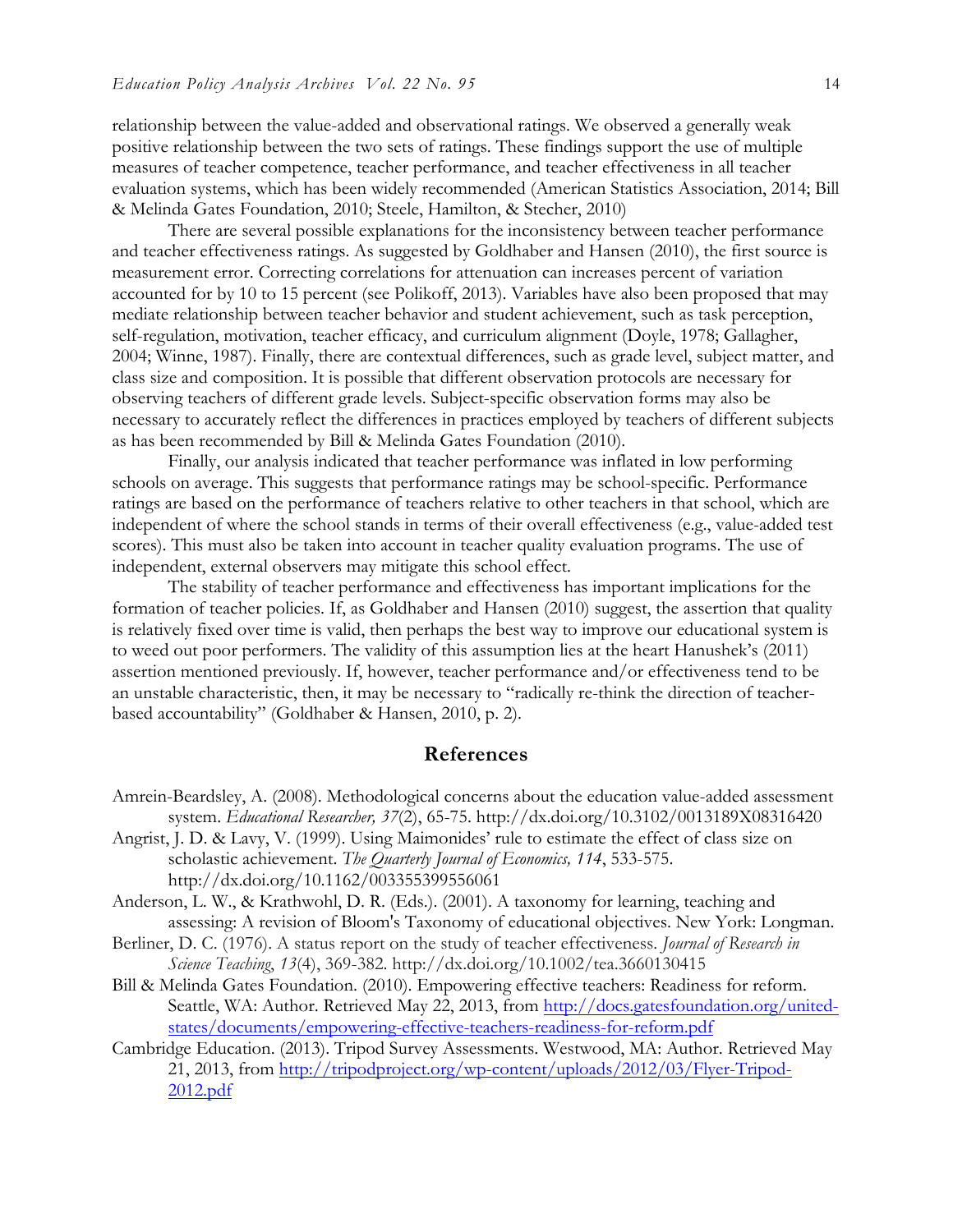- Commission on Teacher Credentialing. (2009). *California standards for the teaching profession*. Sacramento, CA: Author. Retrieved May 22, 2013, from http://www.ctc.ca.gov/educatorprep/standards/CSTP-2009.pdf
- Daley, G., & Kim, L. (2010). *A teacher evaluation system that works*. Lecture presented at National Institute for Excellence in Teaching, Santa Monica, CA.
- Danielson, C. (2007). *Enhancing professional practice: A framework for teaching, 2nd edition*. Washington, D. C.: ASCD.
- Darling-Hammond, L. (2000). Teacher quality and student achievement. *Educational Policy Analysis Archives, 8*(1). Retrieved from http://epaa.asu.edu/ojs/article/view/392
- Darling-Hammond, L., Amrein-Beardsley, A., Haertel, E., & Rothstein, J. (2012, March). Evaluating teacher evaluation: What we know about value-added models and other methods. *Phi Delta Kappan*, *93*(6), 8-15. http://dx.doi.org/10.1177/003172171209300603
- Doyle, W. (1978). Paradigms for research on teacher effectiveness. In L. S. Shulman (Ed.), *Review of Research in Education,* 5 (pp. 163-98). Itasca, IL: F. E. Peacock.
- Fish, M. C. & Dane, E. (2000). The Classroom Systems Observation Scale: Development of an instrument to assess classrooms using a systems perspective. *Learning Environment Research*, *3*(1), 67-92. http://dx.doi.org/10.1023/A:1009979122896
- Gallagher, H. A. (2004). Vaughn Elementary's innovative teacher evaluation system: Are teacher evaluation scores related to growth in student achievement? *Peabody Journal of Education, 79*(4), 79-107. http://dx.doi.org/10.1207/s15327930pje7904\_5
- Goldhaber, D., & Hansen, M. (2010). *Is it just a bad class?: Assessing the stability of measured teacher performance (CEDR Working Paper 2010-3)*. Seattle, WA: University of Washington.
- Grossman, P., Loeb, S., Cohen, J., Hammerness, K., Wycoff, J., Boyd, D., & Lankford, K. (2010, May). *Measures for measure: The relationship between measures of instructional practice in middle school English Language Arts and teachers' value-added scores.* NBER Working Paper No. 16015.
- Hanushek, E. A. (2011). The economic value of higher teacher quality. *Economics of Education Review 30,* 466–479. http://dx.doi.org/10.1016/j.econedurev.2010.12.006
- Hattie, J. A. C. (2009). *Visible learning: A synthesis of over 800 meta-analyses relating to achievement*. London: Routledge.
- Hill, H. C., Blunk, M., Charalambous, C. Y., Lewis, J., Phelps, G. C., Sleep, L., & Ball, D. L. (2008). Mathematical knowledge for teaching and the mathematical quality of instruction: An exploratory study. *Cognition and Instruction*, *26*, 430-511. http://dx.doi.org/10.1080/07370000802177235
- Hill, H. C., Charlambous, C. Y., Blazar, D., McGinn, D., Kraft, M. A., Beisiegel, M.,…Lynch, K. (2012). Validating arguments for observational instruments: Attending to multiple sources of variation. *Educational Assessment, 17*, 1-19. http://dx.doi.org/10.1080/10627197.2012.715019
- Hill, H. C., Charalambous, C. Y, & Kraft, M. (2012). When rater reliability is not enough: Teacher observation systems and a case for the generalizability study. *Educational Researcher, 41*(2), 56- 64. http://dx.doi.org/10.3102/0013189X12437203
- Ho, A. D. & Kane, T. J. (2013). *The reliability of classroom observation by school personnel*. Seattle, WA: Bill & Melinda Gates Foundation. Retrieved May 22, 2013, from http://metproject.org/downloads/MET\_Reliability\_of\_Classroom\_Observations\_Research \_Paper.pdf
- McDonnell, L. M. (1995). Opportunity to learn as a research concept and a policy instrument. *Educational Evaluation and Policy Analysis, 17*, 305-322. http://dx.doi.org/10.3102/01623737017003305
- Medley, D. M. (1982). *Teacher competency testing and the teacher educators*. Charlottesville, VA: Association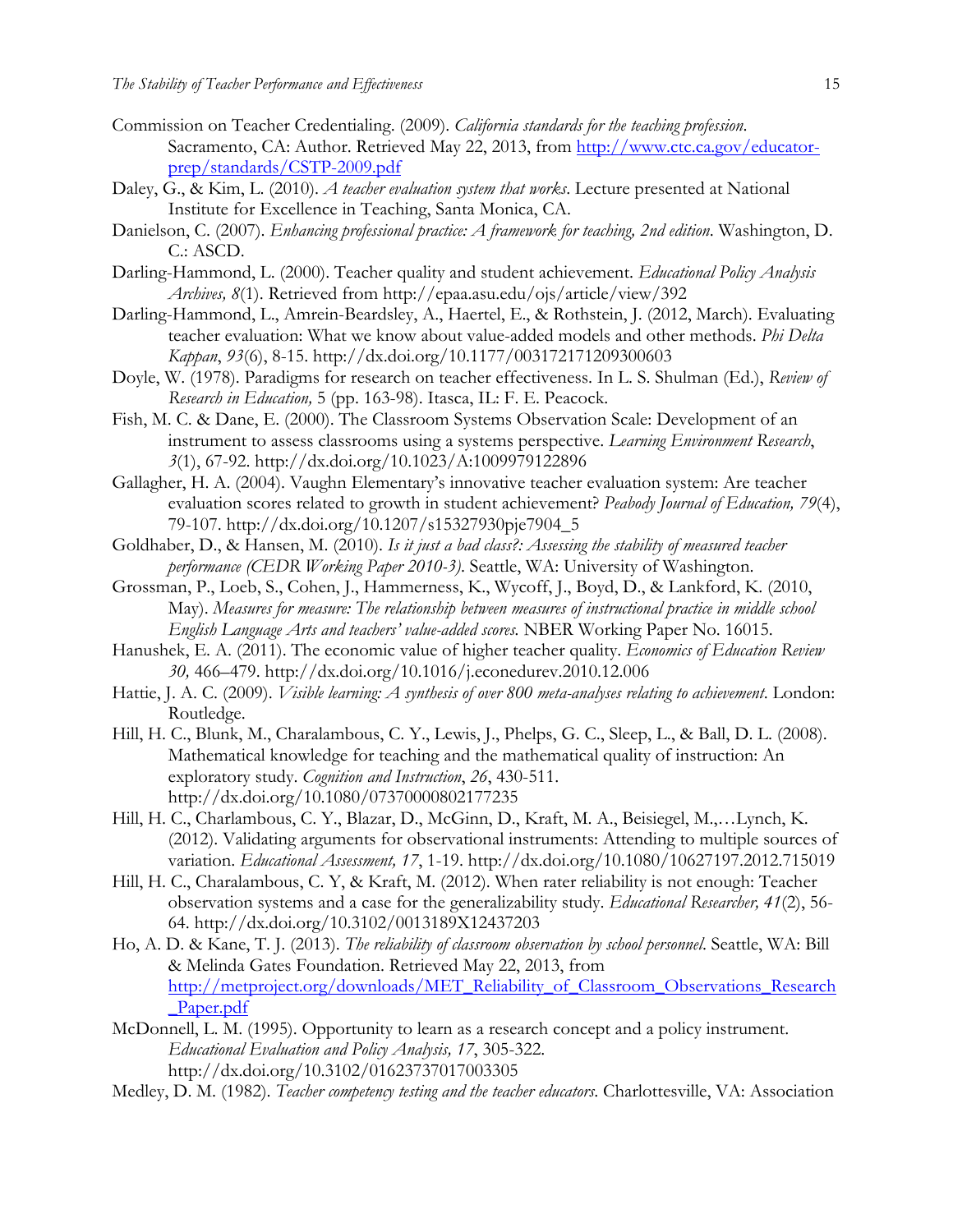of Teacher Educators and the Bureau of Educational Research, University of Virginia.

- Mihaly, K., McCaffrey, D. F., Staiger, D., & Lockwood, J. R. (2013). *A composite estimator of effective teaching*. Santa Monica, CA: RAND Corporation.
- National Institute for Excellence in Teaching (2013). *Evaluator handbook: South Carolina teaching standards*. Retrieved June 15, 2014, from https://ed.sc.gov/agency/se/Educator-Evaluation/documents/SC\_Teaching\_Standards\_Manual.pdf
- Papay, J. P. (2011). Different tests, different answers: The stability of teacher value-added estimates across outcome measures. *American Educational Research Journal*, *48*(1), 163-193. http://dx.doi.org/10.3102/0002831210362589
- Piburn, M., Sawada, D., Turley, J., Falconer, K., Benford, R., Bloom, I., & Judson, E. (2000). *Reformed Teaching Observation Protocol (RTOP): Reference Manual.* (ACEPT Technical Report No. IN00-3). Tempe, AZ: Arizona Collaborative for Excellence in the Preparation of Teachers.
- Polikoff, M. S. (2013). *The stability of observational and student survey measures of teaching effectiveness.* Paper presented at the 2013 Annual Conference of the Association for Education Finance and Policy, New Orleans, LA.
- Race to the Top Fund. (2013, February 1). *Race to the Top Fund*. Retrieved May 6, 2013, from http://www2.ed.gov/programs/racetothetop/index.html
- Reardon, S. F. & Raudenbush, S. W. (2009). Assumptions of value-added models for estimating school effects. *Education Finance and Policy, 4*, 492-529. http://dx.doi.org/10.1162/edfp.2009.4.4.492
- Rice, J. K. (2003). *Teacher quality: Understanding the effectiveness of teacher attributes.* Washington, DC: Economic Policy Institute.
- Rivkin, S. G., Hanushek, E. A., & Kain, J. F. (2005). Teachers, schools, and academic achievement. *Econometrica, 73*, 417–458. http://dx.doi.org/10.1111/j.1468-0262.2005.00584.x
- Rogosa, D., Floden, R., & Willett, J. B. (1984). Assessing the stability of teacher behavior. *Journal of Educational Psychology*, *76*(6), 1000-1027. http://dx.doi.org/10.1037/0022-0663.76.6.1000
- Sanders, W. L., Wright, S. P., Rivers, J. C., & Leandro, J. G. (2009). *A response to criticisms of SAS EVAAS*. Cary, NC: SAS.
- Shavelson, R., & Dempsey-Atwood, N. (1976). Generalizability of measures of teaching behavior. *Review of Educational Research*, *46*(4), 553. http://dx.doi.org/10.3102/00346543046004553
- Smolkowski, K. & Gunn, B. (2012). Reliability and validity of the Classroom Observation of Student-Teacher Interactions (COSTI) for kindergarten reading instruction. *Early Childhood Research Quarterly, 27*(2), 316-328. http://dx.doi.org/10.1016/j.ecresq.2011.09.004
- Steele, J. L., Hamilton, L. S., & Stecher, B. M. (2010). *Incorporating student performance measures into teacher evaluation systems*. Santa Monica, CA: RAND Corporation.
- Welsh, M. E. (2011). Measuring teacher effectiveness in gifted education: Some challenges and suggestions. *Journal of Advanced Academics*, *22*(5), 750-770. http://dx.doi.org/10.1177/1932202X11424882
- Winne, P. H. (1987). Why process-product research cannot explain process-product findings and a proposed remedy: The cognitive mediational paradigm. *Teaching and teacher education*, *3*(4), 333-356. http://dx.doi.org/10.1016/0742-051X(87)90025-4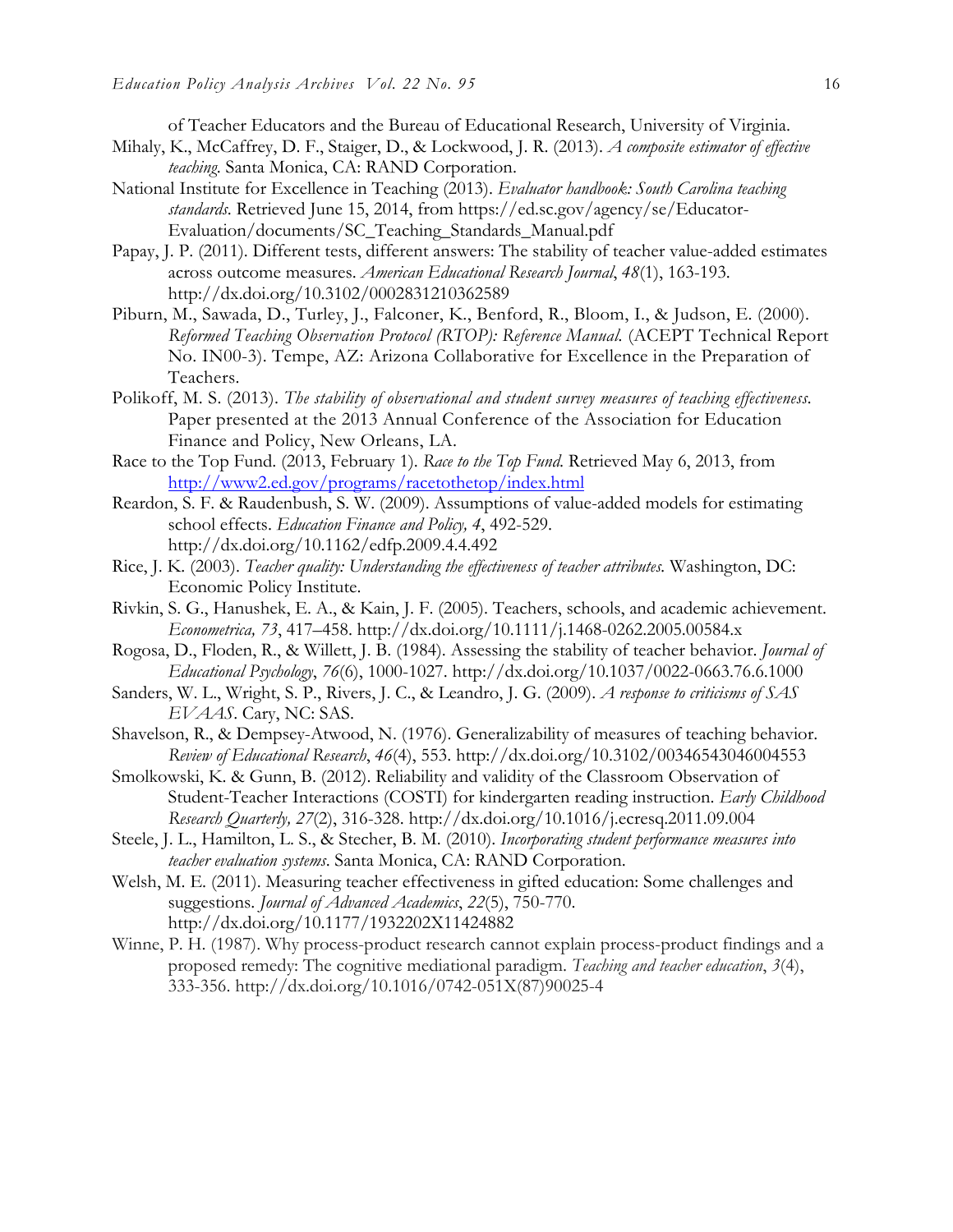## **About the Authors**

Grant B. Morgan Baylor University grant\_morgan@baylor.edu

Dr. Grant Morgan is an assistant professor in the Department of Educational Psychology at Baylor University. His research interests include psychometrics, advanced quantitative methods, and classification/clustering using Monte Carlo methods.

Kari J. Hodge Baylor University kari\_hodge@baylor.edu

Kari Hodge is a doctoral candidate in the Department of Educational Psychology at Baylor University. Her primary areas of research include technology in teacher education as well as psychometric investigations of assessments.

Tonya M. Trepinski Texas A&M International University tonya.trepinski@tamiu.edu

Dr. Tonya Trepinski completed her Ph.D. in the Department of Educational Psychology at Baylor University and is now an assistant professor at Texas A&M International University in the College of Education. Her primary areas of research include applied behavior analysis in teacher education programs and autism spectrum disorders.

Lorin W. Anderson University of South Carolina andregroup@sc.rr.com

Dr. Lorin Anderson is a Carolina Distinguished Professor Emeritus at the University of South Carolina, where he served on the faculty from August, 1973, until his retirement in August, 2006. His recent research interests are focused on the quality of education provided for children of poverty throughout the world. His most recognized work is *A Taxonomy of Learning, Teaching, and Assessing: A Revision of Bloom's Taxonomy of Educational Objectives*, which was published in 2001.

# education policy analysis archives

Volume 22 Number 95 October 6th, 2014 ISSN 1068-2341

## ⊚

**SOMERIGHTS RESERVED** Readers are free to copy, display, and distribute this article, as long as the work is attributed to the author(s) and **Education Policy Analysis Archives,** it is distributed for noncommercial purposes only, and no alteration or transformation is made in the work. More details of this Creative Commons license are available at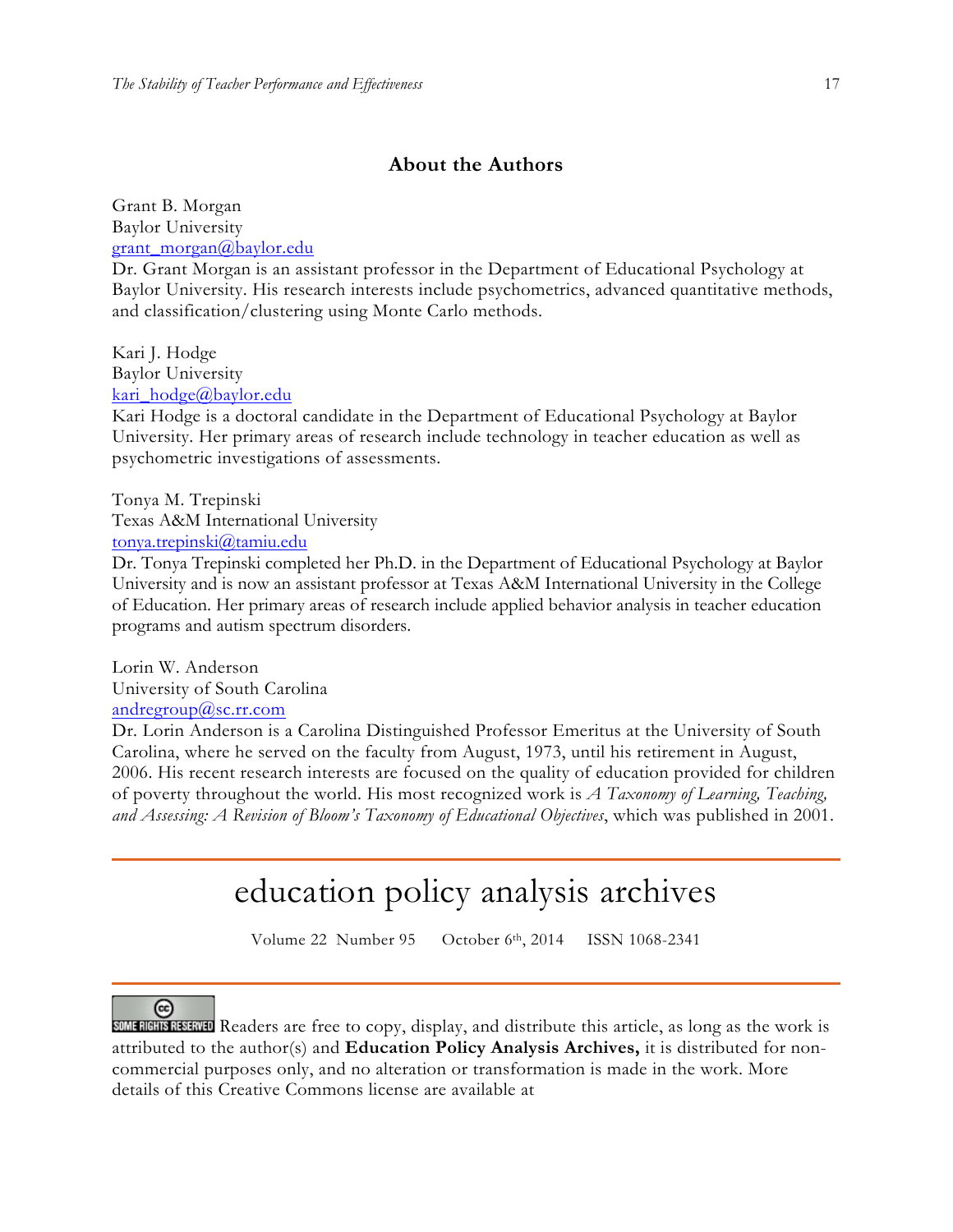http://creativecommons.org/licenses/by-nc-sa/3.0/. All other uses must be approved by the author(s) or **EPAA**. **EPAA** is published by the Mary Lou Fulton Institute and Graduate School of Education at Arizona State University Articles are indexed in CIRC (Clasificación Integrada de Revistas Científicas, Spain), DIALNET (Spain), Directory of Open Access Journals, EBSCO Education Research Complete, ERIC, Education Full Text (H.W. Wilson), QUALIS A2 (Brazil), SCImago Journal Rank; SCOPUS, SOCOLAR (China).

Please contribute commentaries at http://epaa.info/wordpress/ and send errata notes to Gustavo E. Fischman fischman@asu.edu

**Join EPAA's Facebook community** at https://www.facebook.com/EPAAAAPE and **Twitter feed** @epaa\_aape.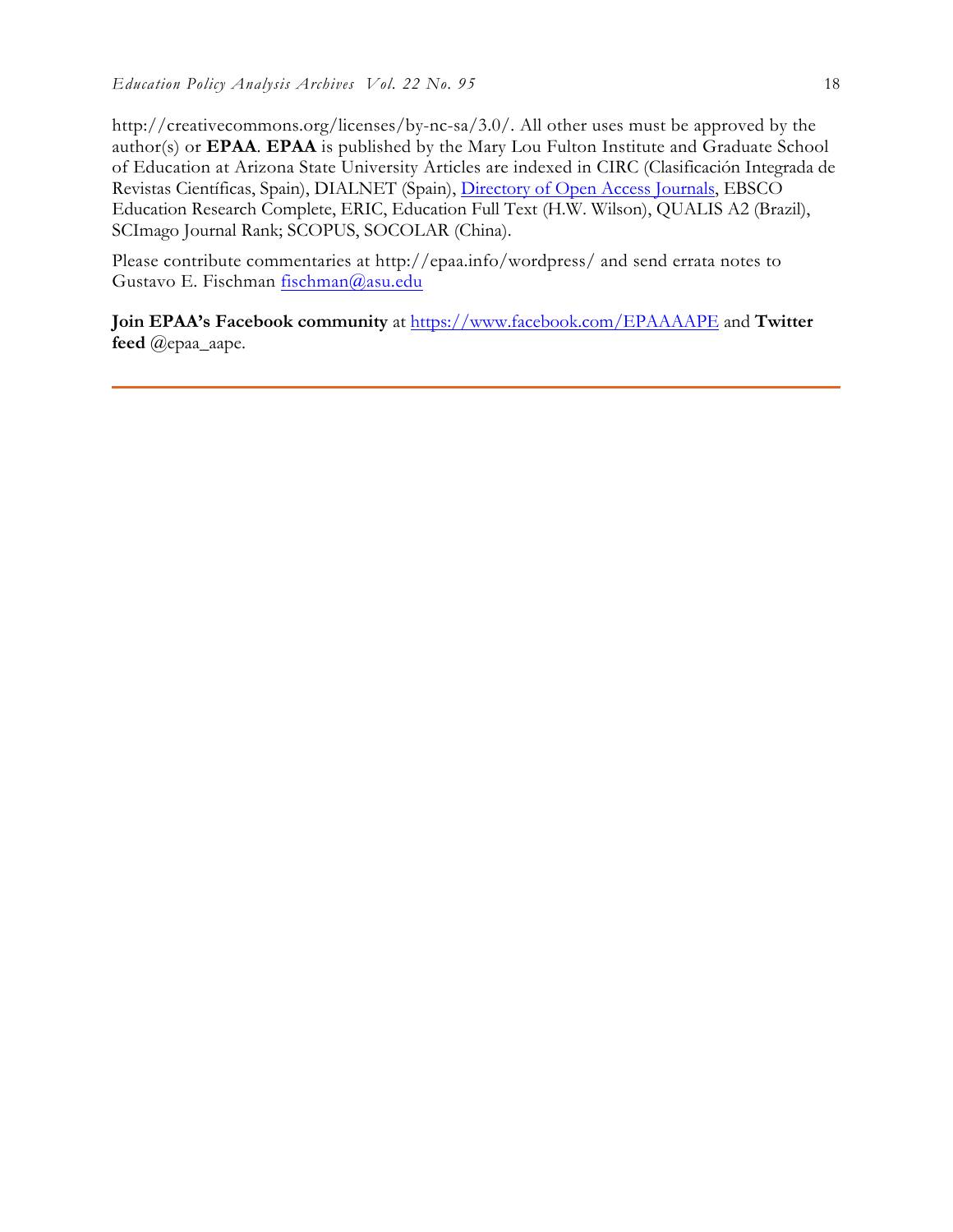## education policy analysis archives editorial board

Editor **Gustavo E. Fischman** (Arizona State University)

Associate Editors: **Audrey Amrein-Beardsley** (Arizona State University), **Rick Mintrop**, (University of California, Berkeley) **Jeanne M. Powers** (Arizona State University)

**David C. Berliner** Arizona State University **William Mathis** University of Colorado, Boulder **Robert Bickel** Marshall University **Tristan McCowan** Institute of Education, London **Eric Camburn** University of Wisconsin, Madison **Michele S. Moses** University of Colorado, Boulder **Wendy C. Chi\*** University of Colorado, Boulder **Julianne Moss** University of Melbourne **Casey Cobb** University of Connecticut **Sharon Nichols** University of Texas, San Antonio **Arnold Danzig** Arizona State University **Noga O'Connor** University of Iowa **Antonia Darder** University of Illinois, Urbana-Champaign **Linda Darling-Hammond** Stanford University **Laurence Parker** University of Illinois, Urbana-**Chad d'Entremont** Strategies for Children **Susan L. Robertson** Bristol University **John Diamond** Harvard University **John Rogers** University of California, Los Angeles **Tara Donahue** Learning Point Associates **A. G. Rud** Purdue University **Christopher Joseph Frey** Bowling Green State University **Melissa Lynn Freeman\*** Adams State College **Kimberly Scott** Arizona State University **Amy Garrett Dikkers** University of Minnesota **Dorothy Shipps** Baruch College/CUNY **Gene V Glass** Arizona State University **Maria Teresa Tatto** Michigan State University **Ronald Glass** University of California, Santa Cruz **Larisa Warhol** University of Connecticut **Harvey Goldstein** Bristol University **Cally Waite** Social Science Research Council **Jacob P. K. Gross** Indiana University **John Weathers** University of Colorado, Colorado **Eric M. Haas** WestEd **Kevin Welner** University of Colorado, Boulder **Kimberly Joy Howard\*** University of Southern California **Aimee Howley** Ohio University **Terrence G. Wiley** Arizona State University

**Jessica Allen** University of Colorado, Boulder **Christopher Lubienski** University of Illinois, Urbana-Champaign **Gary Anderson** New York University **Sarah Lubienski** University of Illinois, Urbana-Champaign **Michael W. Apple** University of Wisconsin, Madison **Samuel R. Lucas** University of California, Berkeley **Angela Arzubiaga** Arizona State University **Maria Martinez-Coslo** University of Texas, Arlington **Henry Braun** Boston College **Heinrich Mintrop** University of California, Berkeley **João Paraskveva** University of Massachusetts, Dartmouth Champaign **Sherman Dorn** University of South Florida **Felicia C. Sanders** The Pennsylvania State University **Janelle Scott** University of California, Berkeley

> Springs **Ed Wiley** University of Colorado, Boulder

**Craig Howley** Ohio University **John Willinsky** Stanford University **Steve Klees** University of Maryland **Kyo Yamashiro** University of California, Los Angeles **Jaekyung Lee** SUNY Buffalo  $*$  Members of the New Scholars Board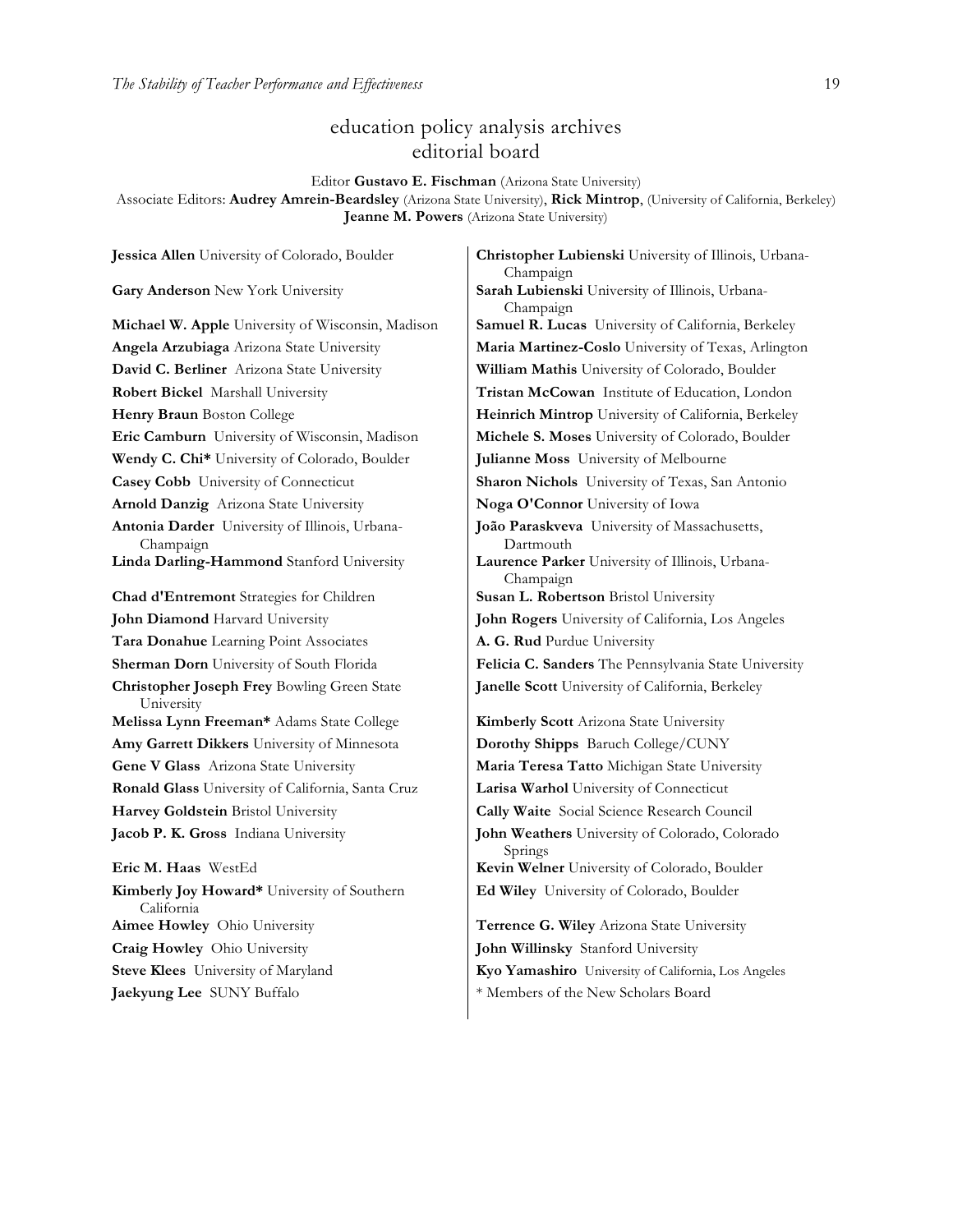## archivos analíticos de políticas educativas consejo editorial

Editor: **Gustavo E. Fischman** (Arizona State University) Editores. Asociados **Alejandro Canales** (UNAM) y **Jesús Romero Morante** (Universidad de Cantabria)

| Armando Alcántara Santuario Instituto de<br>Investigaciones sobre la Universidad y la Educación,<br>UNAM México          | Fanni Muñoz Pontificia Universidad Católica de Perú              |  |
|--------------------------------------------------------------------------------------------------------------------------|------------------------------------------------------------------|--|
| Claudio Almonacid Universidad Metropolitana de                                                                           | Imanol Ordorika Instituto de Investigaciones                     |  |
| Ciencias de la Educación, Chile                                                                                          | Economicas - UNAM, México                                        |  |
| Pilar Arnaiz Sánchez Universidad de Murcia, España                                                                       | Maria Cristina Parra Sandoval Universidad de Zulia,<br>Venezuela |  |
| Xavier Besalú Costa Universitat de Girona, España                                                                        | Miguel A. Pereyra Universidad de Granada, España                 |  |
| Jose Joaquin Brunner Universidad Diego Portales,                                                                         | Monica Pini Universidad Nacional de San Martín,                  |  |
| Chile                                                                                                                    | Argentina                                                        |  |
| Damián Canales Sánchez Instituto Nacional para la<br>Evaluación de la Educación, México                                  | Paula Razquin UNESCO, Francia                                    |  |
| María Caridad García Universidad Católica del Norte,<br>Chile                                                            | Ignacio Rivas Flores Universidad de Málaga, España               |  |
| Raimundo Cuesta Fernández IES Fray Luis de León,                                                                         | Daniel Schugurensky Universidad de Toronto-Ontario               |  |
| España                                                                                                                   | Institute of Studies in Education, Canadá                        |  |
| Marco Antonio Delgado Fuentes Universidad                                                                                | Orlando Pulido Chaves Universidad Pedagógica                     |  |
| Iberoamericana, México                                                                                                   | Nacional, Colombia                                               |  |
| Inés Dussel FLACSO, Argentina                                                                                            | José Gregorio Rodríguez Universidad Nacional de<br>Colombia      |  |
| Rafael Feito Alonso Universidad Complutense de                                                                           | Miriam Rodríguez Vargas Universidad Autónoma de                  |  |
| Madrid, España                                                                                                           | Tamaulipas, México                                               |  |
| Pedro Flores Crespo Universidad Iberoamericana,                                                                          | Mario Rueda Beltrán Instituto de Investigaciones sobre           |  |
| México                                                                                                                   | la Universidad y la Educación, UNAM México                       |  |
| Verónica García Martínez Universidad Juárez                                                                              | José Luis San Fabián Maroto Universidad de Oviedo,               |  |
| Autónoma de Tabasco, México                                                                                              | España                                                           |  |
| Francisco F. García Pérez Universidad de Sevilla,                                                                        | Yengny Marisol Silva Laya Universidad                            |  |
| España                                                                                                                   | Iberoamericana, México                                           |  |
| Edna Luna Serrano Universidad Autónoma de Baja<br>California, México                                                     | Aida Terrón Bañuelos Universidad de Oviedo, España               |  |
| Alma Maldonado Departamento de Investigaciones<br>Educativas, Centro de Investigación y de Estudios<br>Avanzados, México | Jurio Torres Santomé Universidad de la Coruña,<br>España         |  |
| Alejandro Márquez Jiménez Instituto de<br>Investigaciones sobre la Universidad y la Educación,<br>UNAM México            | Antoni Verger Planells University of Amsterdam,<br>Holanda       |  |
| José Felipe Martínez Fernández University of                                                                             | Mario Yapu Universidad Para la Investigación                     |  |
| California Los Angeles, USA                                                                                              | Estratégica, Bolivia                                             |  |